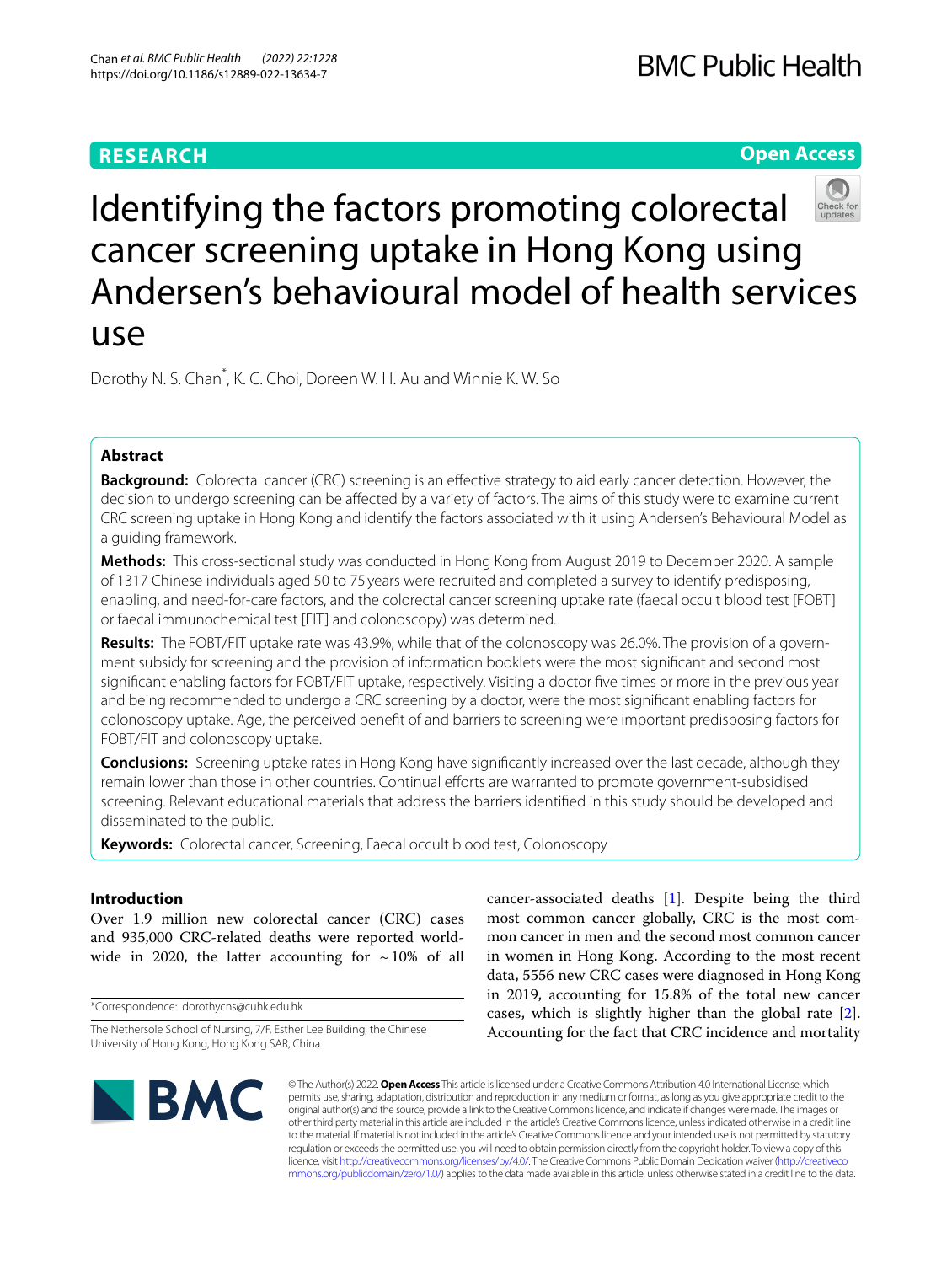increases with age, the age-standardised incidence rates for males and females in 2019 were 42.1 and 25.6 per 100,000, respectively [[2\]](#page-14-1).

CRC is often asymptomatic in its early stages, meaning preventive measures such as screening play an important role in detecting and preventing the disease. The most popular CRC screening methods are the faecal occult blood test (FOBT), faecal immunochemical test (FIT) (an improved version of FOBT), sigmoidoscopy, and colonoscopy. According to the Hong Kong Cancer Expert Working Group, average-risk individuals aged 50 to 75 years should seek medical advice and consider annual or biennial FOBT screening, sigmoidoscopies every 5years, or colonoscopies every 10years [\[3](#page-14-2)]. A Cochrane review found that FOBT screening could reduce CRC mortality by 16% in average-risk individuals, while colonoscopies were linked to a 61% reduction in CRC mortality [[4,](#page-14-3) [5](#page-14-4)]. Thus, CRC screening is an important and cost-effective secondary prevention and disease control strategy that can signifcantly increase survival due to early detection and specifc diagnosis.

In Hong Kong, a Colorectal Cancer Screening Programme (CRCSP) was trialled in 2016, regularised in 2018, and was fully implemented in 2020. The programme adopts FIT (an improved version of FOBT) as the primary screening test. The programme seeks to subsidise FIT in the private sector for average-risk Hong Kong citizens born from 1946 to 1955, and in 2018, it was expanded to include younger individuals aged 50 to 75years for CRC screening every 2years [[6\]](#page-14-5). Under the CRCSP, participants must select a primary care doctor from the list on the CRCSP website and schedule a consultation appointment. Participants meet the primary care doctor in the private health clinic for their frst consultation, during which they are assessed for eligibility and sign a consent form. The doctor then instructs each participant on the purpose of screening and provides information about the primary screening test, FIT. In addition, the participants are informed that they will need to return for a second consultation if the FIT returns a positive result, and of the necessity for a colonoscopy referral. Finally, each participant receives a FIT kit for collecting stool specimens at home  $[6]$  $[6]$ . The government covers the frst and second consultations and the FIT kit under the CRCSP. Those who need a followup colonoscopy because of a positive FIT ( $\geq 100$ ng/ mL) [[6,](#page-14-5) [7\]](#page-14-6) do not have to pay because the government ofers a 'Standard Package of Colonoscopy Service' that includes one pre-procedural consultation, one colonoscopy examination and one post-procedural consultation. When colonoscopy specialists are required to provide care or management of complications not covered by the standard package, they may charge a co-payment of up

to HK\$1000 ( $\sim$ US\$133). The primary care doctors and colonoscopy specialists can submit payment claims to the government on a monthly basis for consultations and services provided in the previous month [\[6](#page-14-5)].

Since the launch of the CRCSP, the government has made several efforts to promote the screening programme through educational and promotional videos, printed materials (e.g., pamphlets and posters) and television advertisements. A total of 8724 out of 66,697 participants  $($   $\sim$  13%) had a positive FIT in the pilot programme, with 7203 of them going on to have a colonoscopy. Adenoma was detected in 68.9% of these individuals, while adenocarcinoma was subsequently diagnosed in 6.4% of them [[8](#page-14-7)]. Despite recent improvements in the detection of adenoma and adenocarcinoma, the CRC screening uptake rate was only 8.3% in the Hong Kong pilot programme. In 2018/19, the Department of Health (DH) conducted the Health Behaviour Survey to collect information on major health-related behaviours associated with the prevention of non-communicable diseases. This survey revealed that the FOBT/FIT and colonoscopy uptake rates among individuals aged 50 to 75years were 18.6% (female: 18.3%; male: 19.0%) and 18.1% (female: 18.2%; male: 18.1%), respectively  $[9]$  $[9]$ . There figures are still lower than in other Asian countries, where uptake ranged from 21.0 to 62.9% [[10\]](#page-14-9).

The decision to undergo screening tests can be influenced by a variety of factors. Leung et al. [[11\]](#page-14-10) conducted a review to identify factors contributing to CRC screening uptake among Chinese people living in Western countries, Hong Kong, and other Asian countries. In this review, factors such as knowledge, risk perception, presence of regular primary care providers, doctor recommendations, infuence from family and friends, and having undergone other screening tests positively associated with screening uptake [[11\]](#page-14-10). In addition to sociodemographic and psychosocial factors, our earlier study revealed that CRC screening uptake was linked to perceived health status, smoking status, regular medical visits, and the use of alternative medicines [[12\]](#page-14-11). However, as the data used in this previous study were collected over a decade ago in Hong Kong, more recent data are required to account for the changing healthcare climate, in particular the provision of subsidised CRCSP, and guide future screening promotion and improvements.

Given that a variety of factors infuence CRC screening, a multifactorial theoretical model could aid the development of strategies to increase screening uptake among average-risk individuals. Therefore, this research used Andersen's Behavioural Model of Health Services Use (hereafter, Andersen's Model), a well-established model that considers both individual and contextual variables in the use of healthcare services. This model includes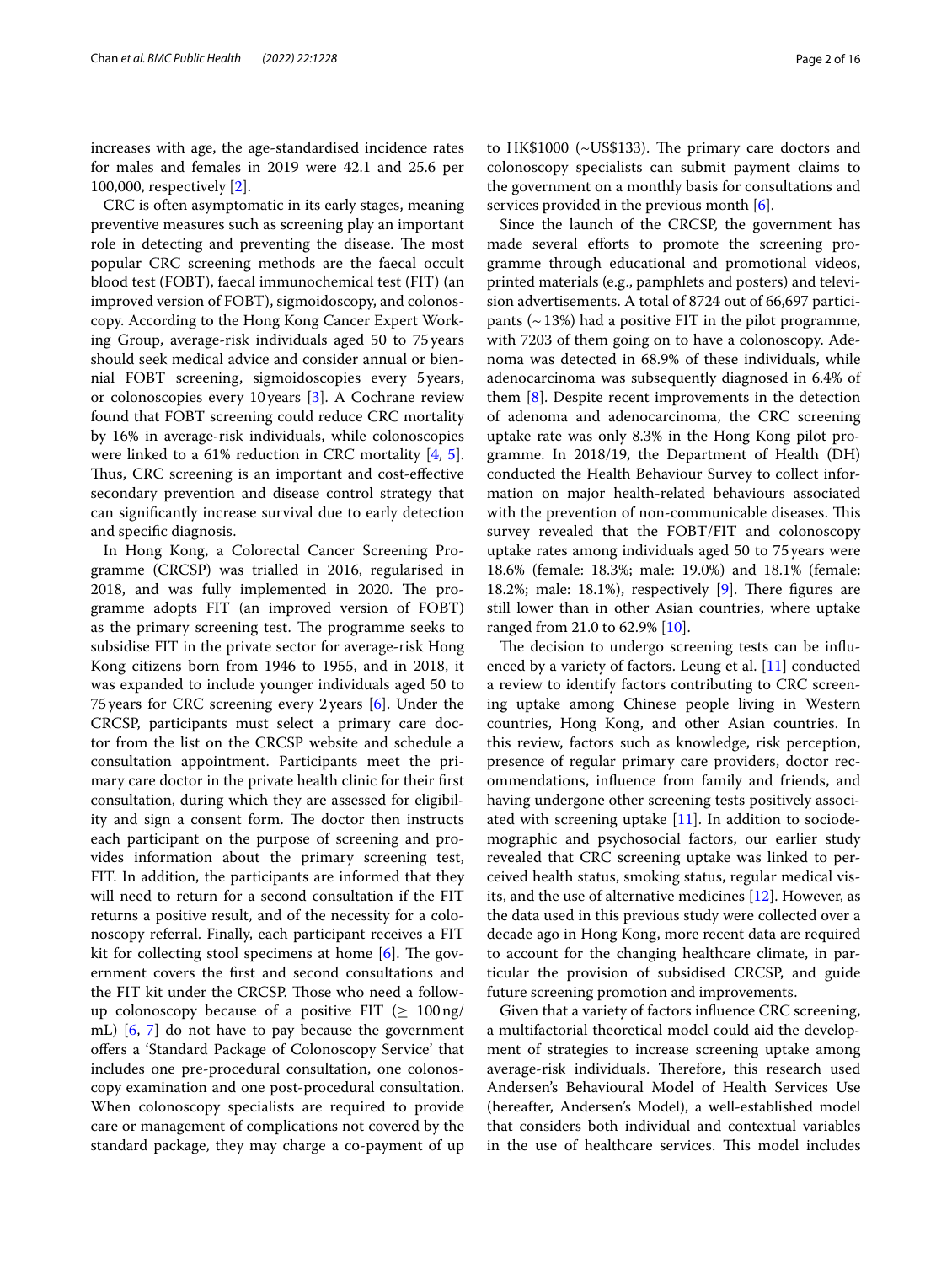predisposing, enabling and need-for-care factors as major conceptual components and explaining how these factors impact afect the use of health services. Furthermore, the model highlights the importance of measures of access to care or services (potential or realised access, equitable or inequitable access). Potential access refers to the presence of enabling resources such as health insurance and regular sources of care. Realised access refers to the actual use of health services. Equitable access occurs when socio-demographic characteristics and need-forcare account for most health service usage; in contrast, inequitable access occurs when the social structure, health-related beliefs and the presence or absence of enabling resources determine who can obtain health services [[13\]](#page-14-12). The model has been used extensively in many cancer screening studies to examine the relationships among predisposing (demographic factors, social structure, and health-related beliefs), enabling (individual and community resources supporting a person's ability to access healthcare services), and need-for-care (one's perceived and assessed health status) factors, in addition to their efects on healthcare service usage and cancer screening  $[14-17]$  $[14-17]$ . Factors found to be significantly associated with CRC screening could be used to guide future CRC screening interventions and counselling. Thus, the aims of this study were to examine the current CRC screening uptake in Hong Kong and identify factors associated with it using Andersen's Model as a guiding framework.

# **Method**

# **Study design**

This was a cross-sectional study conducted from August 2019 to December 2020.

# **Study participants and setting**

To be included in the study, the participants had to meet the following inclusion criteria: (1) Hong Kong Chinese individuals aged 50 to 75years; (2) no symptoms suggestive of colorectal cancer, such as a change in bowel habits in the past month, melena, or weight loss of more than 5kg in the past 6months; (3) no history of colorectal cancer; and (4) able to understand or communicate in Cantonese. Participants from diferent districts of Hong Kong were recruited in the community setting, i.e. via community centres, health centres, and workplaces, using a convenience sampling approach during office hours or when activities were organised in the centres, which made it easier to approach the target participants.

The sample size  $(n=1316)$  was estimated based on a previous survey of FOBT uptake rate (19%) among Chinese individuals aged 50years and above [[9](#page-14-8)] and according to the guidelines of Peduzzi et al.  $[18]$  $[18]$  for sample size requirements of multivariable logistic regressions. This sample size allowed up to 25 candidate-independent variables to be examined simultaneously and was adequate to detect a binary factor with an odds ratio as small as 1.47 and a normally distributed continuous factor with an odds ratio as small as 1.20 with 80% power and a onesided signifcance level of 0.25.

# **Study measures**

We developed a structured survey containing 56 questions, which used Andersen's Behavioral Model to address predisposing, enabling, and need-for-care factors and healthcare service utilisation. Predisposing factors included age, sex, marital status, educational level, employment status, and health-related beliefs. Healthrelated beliefs were related to perceived risk of CRC, perceived severity of the disease, perceived beneft of screening, and perceived psychological and knowledge barriers to screening. Perceived risk was assessed using a statement of whether they were at risk of contracting CRC, which was scored on a 5-point Likert scale from 1 (strongly disagree) to 5 (strongly agree). Perceived severity and fear were assessed using six items scored on a 5-point Likert scale, with higher scores indicating higher perceived severity or fear of the disease. The items showed good internal consistency (Cronbach's alpha=0.86) [[19\]](#page-14-16). Perceived benefit of screening was assessed using a statement of whether screening could identify CRC early, while perceived psychological and knowledge barriers to screening were assessed using 13 items. In both cases, the items were scored on a 5-point Likert scale from 1 (strongly disagree) to 5 (strongly agree). The items showed good internal consistency (Cronbach's alpha $= 0.74 - 0.82$ ) [\[13](#page-14-12)].

Enabling factors included income, health insurance, presence of a regular primary care service provider, the use of a subsidy from CRCSP, prompting from healthcare providers (doctors and nurses), infuence of family and friends, acquisition of CRC screening-related information, and personal health practices. Given the implementation of the subsidised CRCSP in Hong Kong and the provision of multimedia health-related materials, CRC screening-related information acquisition was assessed using fve questions relating to whether the participants had received information from community centres, media (television, newspaper, or social media), booklets, promotional videos, or health talks. Additionally, the utilisation of the CRCSP subsidy to undergo CRC screening was assessed. Based on a literature review [[11](#page-14-10)] of personal health practices infuencing CRC screening uptake among the Chinese, personal health practices were assessed using four questions relating to whether they had a primary care service provider, and, if so, the accessibility of CRC screening at their primary care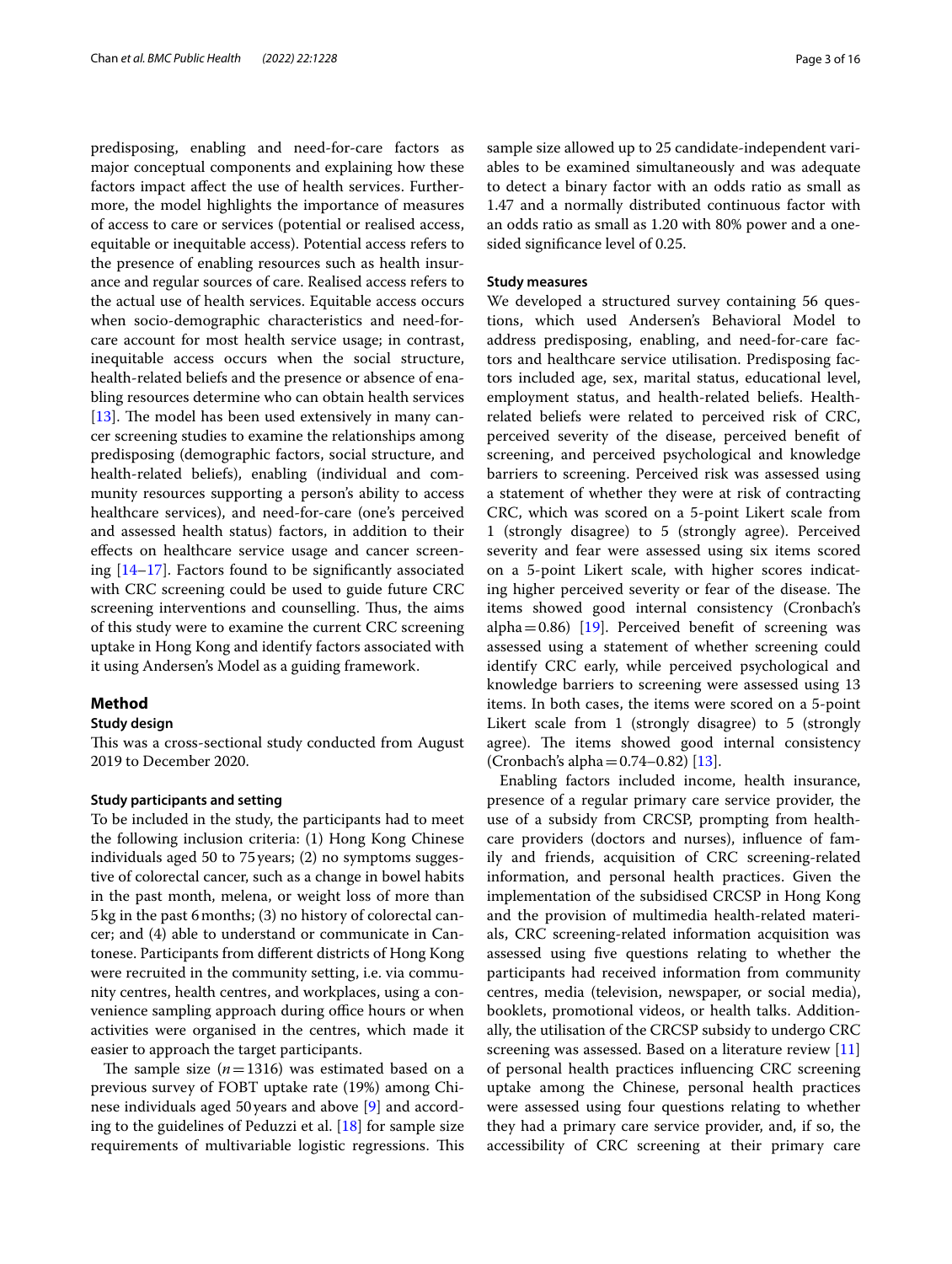service providers, whether they had undergone screening for other cancers, and the number of doctor's visits carried out in the past year. Additionally, the use of alternative medicine was also assessed.

The need-for-care factors included a family history of CRC (frst- and second-degree relatives diagnosed with CRC) and perceived and evaluated health status. Perceived and evaluated health statuses were assessed using three questions relating to how they would describe their current health (excellent/very good/good/fair/poor), the number of chronic illnesses they currently have, and their smoking status. CRC screening uptake was assessed using two questions asking whether they had ever previously undergone an FOBT/FIT or colonoscopy.

#### **Data collection procedure**

Ethical approval was sought from the ethics committee of the study institution. All experimental protocols were approved by the Joint Chinese University of Hong Kong-New Territories East Cluster Clinical Research Ethics Committee. Potential participants were recruited in the community setting. We contacted the individuals in charge of various community centres, health centres, and workplaces to gain access to potential participants. More than 25 of these community and health centres and workplaces across 14 of the 18 districts in Hong Kong allowed access to potential participants and assisted in recruitment [\[20](#page-14-17)]. Our data collectors approached the potential participants, assessed their eligibility, and explained the study purpose. An information sheet was distributed, and written informed consent was obtained when the potential participants agreed to join the study. The Chinese version of the paper-based survey was completed via face-to-face interviews conducted by the data collectors. During the study period, data collection was afected by the COVID-19 pandemic and some of the collaborating centres were closed. Thus, the telephone numbers of the participants were obtained, and the participants were contacted by our data collectors. After assessment of the participants' eligibility and obtaining their verbal consent (This consent procedure was approved by the ethics committee.), around 717 surveys were completed via telephone interviews conducted by the data collectors, who documented the responses using the paper-based survey. Each survey was completed in approximately 15 to 20minutes.

#### **Statistical analysis**

Data were summarised and presented using appropriate descriptive statistics and analysed using IBM SPSS 25.0 (IBM Crop., Armonk, NY). The primary outcome variables of the study were CRC screening uptake, namely FOBT/FIT and colonoscopy. Logistic regression was used to examine infuencing factors associated with each outcome. Univariate analyses were carried out for each of the potential infuencing factors associated with each outcome using binary logistic regressions. Factors with *p*<0.25 were selected as candidate independent variables, and multivariable logistic regressions were used to identify factors independently associated with each outcome. The goodness-of-fit of the multivariable logistic regression models was assessed using the Hosmer-Lemeshow test [\[21\]](#page-14-18), and the results of each model were presented by the odds ratios (OR) and their associated 95% confdence intervals (CI) of the factors retained in the model. All statistical tests were two-sided with a signifcance level of 0.05.

#### **Results**

#### **Recruitment and response rate**

A total of 1948 eligible Chinese individuals aged 50 to 75years were approached during the study period. Of them, 610 refused to participate, and 21 withdrew from the study. In total, 1317 participants completed the survey. The response rate was 67.6%.

## **Participants' characteristics**

The average age of the participants was  $64.8$  (SD=7.1) years. Over half of the participants were female (59.7%), married or previously married (92.2%), had a secondary or lower education level (81.5%), and had no part-time or full-time employment (70.7%). Additionally, over half of the participants (55.2%) made a monthly income of less than HK\$10,000 (~US\$1316). Most participants had no health insurance (68.6%). More than half of the participants had a regular primary care service provider (65.8%). Nearly 87% of the participants did not have a family history of CRC. Approximately 52% of the participants considered their health to be good or very good, and around 81% of them had never smoked (Tables [1](#page-4-0), [2,](#page-5-0) [3](#page-7-0)).

Approximately 73% of the participants received CRC screening-related information from the media. Although nearly 80% of them claimed to know about the government subsidies through the CRCSP, only 32.8% of them reported to have used the subsidies. Around 42% of them had been prompted by their doctors to undergo CRC screening (Table [2](#page-5-0)).

# **CRC screening uptake**

Overall, 43.9% of the participants had previously undergone an FOBT/FIT (female: 47.7%; male: 38.2%), while 26.0% of them had previously undergone a colonoscopy to screen for CRC (female: 25.1%; male: 27.3%) (Tables [4](#page-7-1), [5,](#page-8-0) [6](#page-11-0)).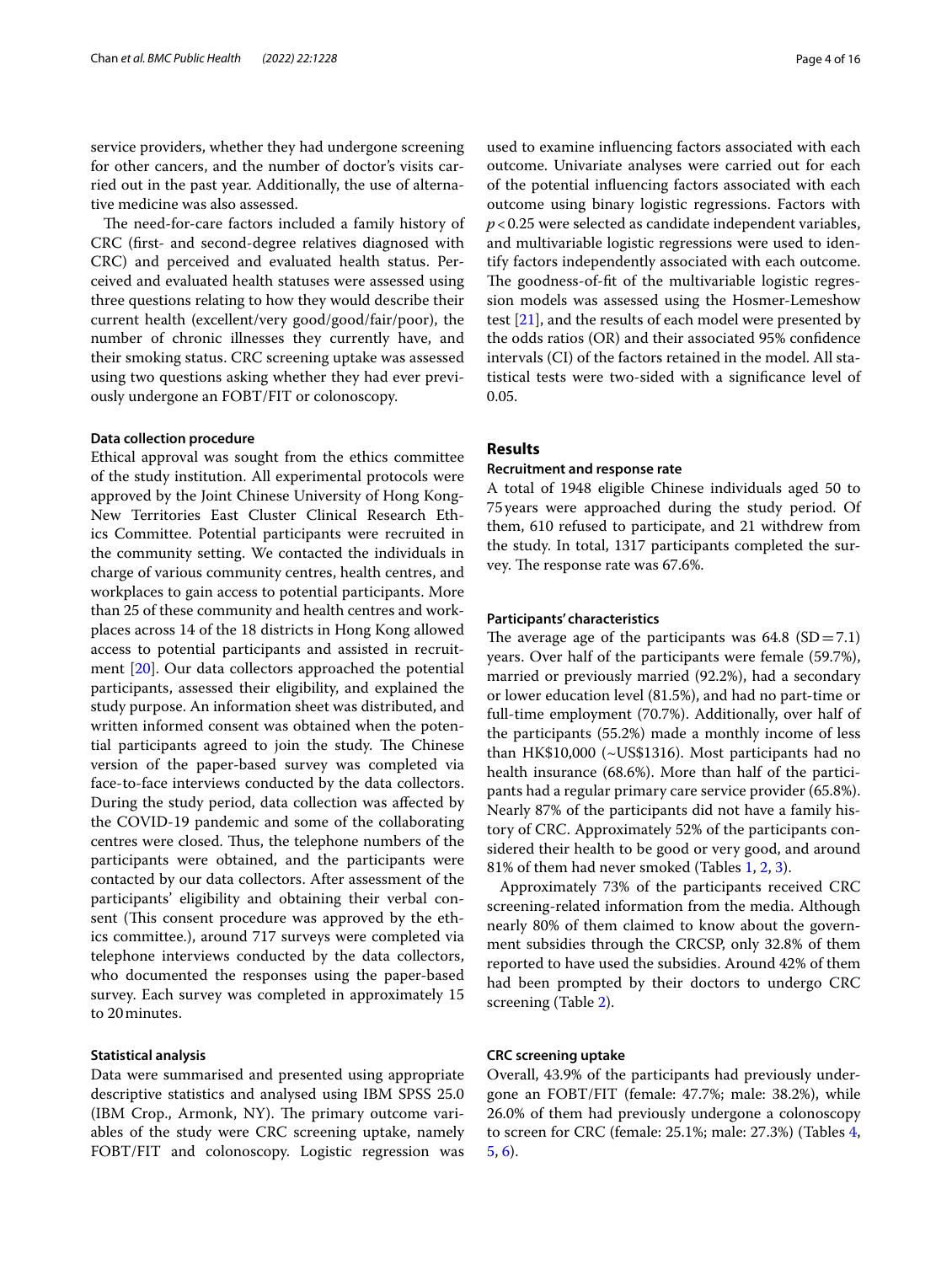<span id="page-4-0"></span>**Table 1** Characteristics of the predisposing factors of the Chinese aged 50 to 75 who were eligible for colorectal cancer screening ( $N = 1317$ )

|                                                       | Mean (SD) / n (%) |
|-------------------------------------------------------|-------------------|
| Predisposing factors                                  |                   |
| Age (years) <sup>+</sup>                              | 64.8(7.1)         |
| Sex                                                   |                   |
| Male                                                  | 531 (40.3%)       |
| Female                                                | 786 (59.7%)       |
| Marital status                                        |                   |
| Never married                                         | 102 (7.7%)        |
| Previously married                                    | 120 (9.1%)        |
| Married                                               | 1095 (83.1%)      |
| Educational level                                     |                   |
| No formal education / primary                         | 475 (36.1%)       |
| Secondary                                             | 598 (45.4%)       |
| Post-secondary                                        | 129 (9.8%)        |
| University                                            | 115 (8.7%)        |
| Have a part-time/full-time job                        |                   |
| No                                                    | 931 (70.7%)       |
| Yes                                                   | 386 (29.3%)       |
| Health-related beliefs                                |                   |
| Perceived risk <sup>†</sup> [possible range: 1-5]     | 2.40(0.82)        |
| Perceived severity <sup>†</sup> [possible range: 1-5] | 2.41(0.66)        |
| Perceived benefits <sup>†</sup> [possible range: 1-5] | 3.94(0.84)        |
| Perceived barriers <sup>†</sup> [possible range: 1-5] | 2.47(0.55)        |

Data marked with  $^\dagger$  are presented as mean (standard deviation), all others are presented as frequency (%)

#### **Factors associated with FOBT/FIT uptake**

The associations between having undergone an FOBT/ FIT to screen for CRC and the identifed predisposing, enabling, and need-for-care factors were examined (Table [5](#page-8-0)). Among the predisposing factors, age and health-related beliefs were found to infuence FOBT/FIT uptake for CRC screening. Specifcally, older people were more likely to have undergone FOBT/FIT (adjusted odds ratio [AOR]: 1.34, 95% CI: 1.07–1.67 for every 10-year increment in age), and participants with higher perceived severity of the disease and beneft of screening had a signifcantly higher FOBT/FIT uptake, with AORs ranging from 1.44 to 1.50. Participants with higher perceived barriers to screening were less likely to undergo an FOBT/ FIT (AOR: 0.40, 95% CI: 0.29–0.54).

Among the enabling factors, participants who (1) had used the government subsidy, (2) had obtained details about cancer prevention and screening from booklets, (3) had undergone screening for cancers other than CRC, or (4) had been encouraged to be screened for CRC by their doctor or family members were more likely to have undergone an FOBT/FIT, with odds ratios ranging from 1.46 to 23.87 ( $p < 0.05$ ). The existence of a government subsidy for screening was the most signifcant enabling factor for FOBT/FIT uptake, with participants who used the government subsidy for CRC screening being 23 times more likely to undergo an FOBT/FIT than those who did not (AOR: 23.87, 95% CI: 16.48–34.56). Learning about cancer prevention and screening through booklets was the second most signifcant enabling factor for FOBT/FIT uptake (AOR: 2.22, 95% CI: 1.56–3.16).

Nevertheless, only one need-for-care factor was signifcantly associated with FOBT/FIT uptake. Participants who were current smokers (AOR: 0.29, 95% CI: 0.14– 0.61) were less likely to have undergone an FOBT/FIT compared with those who had never smoked.

## **Factors associated with colonoscopy uptake**

The associations between having undergone a colonoscopy to screen for CRC and the identifed predisposing, enabling, and need-for-care factors were examined (Table  $6$ ). Similar to what was observed for FOBT/FIT uptake, participants of older age and those with a higher perceived beneft of screening were more likely to have undergone a colonoscopy while those with higher perceived barriers had a reduced rate of colonoscopy uptake  $(p < 0.05)$ .

Among the enabling factors, participants who (1) had health insurance coverage, (2) had a regular primary care service provider, (3) had visited a doctor more than twice in the previous year, or (4) had been prompted by their doctor to have a CRC screening were more likely to have undergone a colonoscopy  $(p < 0.05)$ . Visiting a doctor five times or more in the previous year (AOR: 3.53, 95% CI: 2.21–5.65), being recommended to undergo CRC screening by a doctor (AOR: 2.19, 95% CI: 1.65–2.91), and having health insurance (AOR: 2.05, 95% CI: 1.48–2.84) were the most signifcant enabling factors for colonoscopy uptake. However, participants with a monthly household income of HK\$10,000 to HK\$19,999 (AOR: 0.53, 95% CI: 0.32–0.88) were signifcantly less likely to undergo a colonoscopy compared to those who had a monthly household income of less than HK\$10,000.

Unlike FOBT/FIT, a family history of CRC was an important need-for-care factor for colonoscopy uptake, with participants having a family history being more likely to have previously undergone a colonoscopy (AOR: 1.78, 95% CI: 1.22–2.60).

# **Discussion**

This study sought to provide an updated view of how individual and contextual factors are linked to FOBT/ FIT and colonoscopy uptake for CRC screening in Hong Kong. Using Andersen's Model as a guiding framework, our fndings contribute to the knowledge surrounding the enabling factors associated with CRC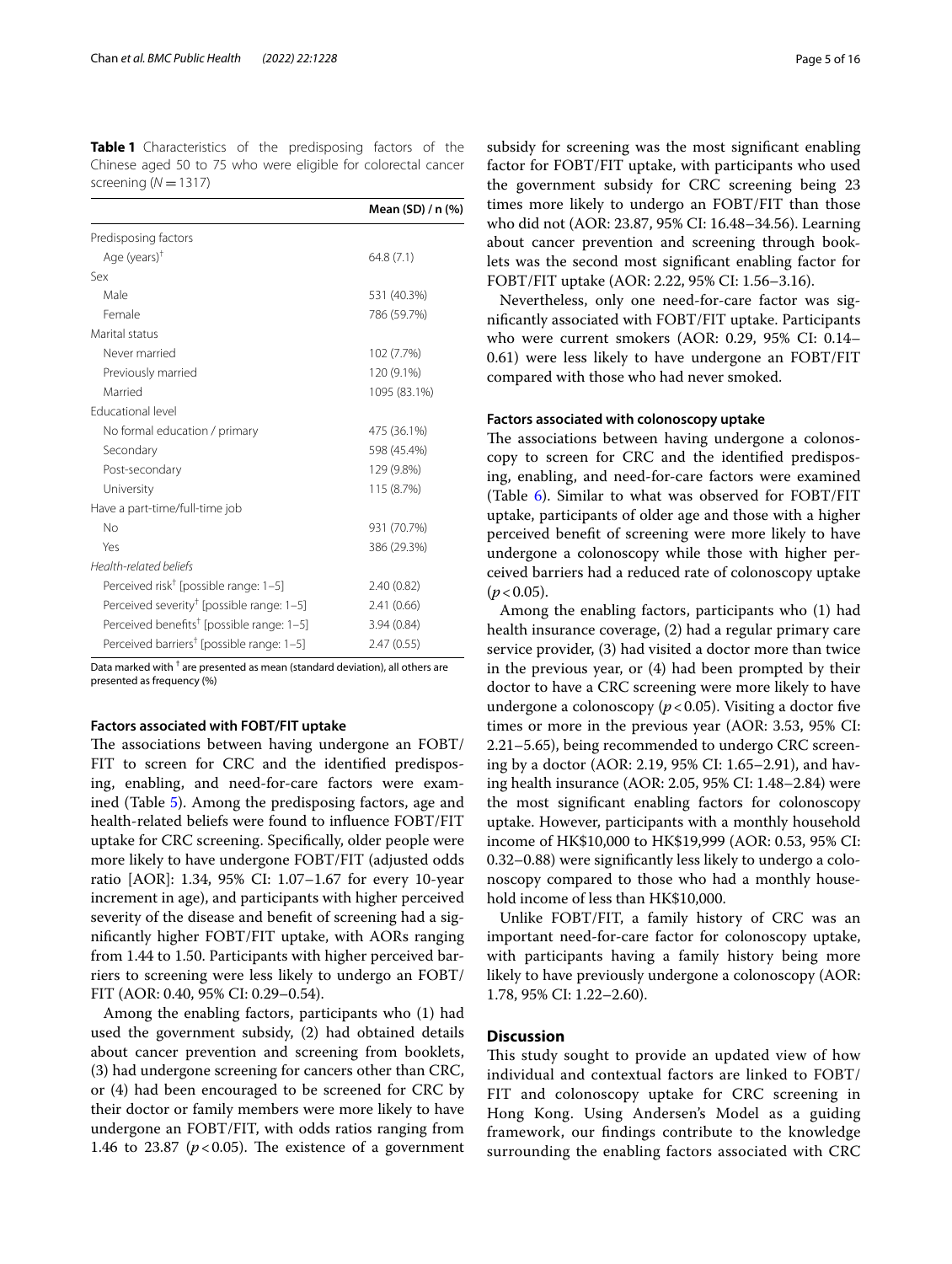|                                                                       | Mean (SD) / n (%) |
|-----------------------------------------------------------------------|-------------------|
| Enabling factors                                                      |                   |
| Monthly household income (HK\$)                                       |                   |
| < 10,000                                                              | 727 (55.2%)       |
| $10,000 - 19,999$                                                     | 190 (14.4%)       |
| $20,000 - 29,999$                                                     | 137 (10.4%)       |
| $\geq 30,000$                                                         | 263 (20.0%)       |
| Have health insurance                                                 |                   |
| No                                                                    | 904 (68.6%)       |
| Yes                                                                   | 413 (31.4%)       |
| Health practice                                                       |                   |
| Have regular primary care service provider                            |                   |
| No                                                                    | 450 (34.2%)       |
| Yes                                                                   | 867 (65.8%)       |
| CRC cancer screening accessible at your primary care service provider |                   |
| No                                                                    | 928 (70.5%)       |
| Yes                                                                   | 389 (29.5%)       |
| Number of times visiting a doctor in the past year                    |                   |
| $\mathbf 0$                                                           | 250 (19.0%)       |
| $1 - 2$                                                               | 330 (25.1%)       |
| $3 - 4$                                                               | 354 (26.9%)       |
| $\geq$ 5                                                              | 383 (29.1%)       |
| Had ever undergone other cancer screenings except CRC                 |                   |
| No                                                                    | 908 (68.9%)       |
| Yes                                                                   | 409 (31.1%)       |
| Utilization of complementary therapies                                |                   |
| Use of acupuncture                                                    |                   |
| Not at all/ a little                                                  | 1063 (80.7%)      |
| Sometimes                                                             | 174 (13.2%)       |
| Often/always                                                          | 80 (6.1%)         |
| Use of cupping                                                        |                   |
| Not at all/ a little                                                  | 1152 (87.5%)      |
| Sometimes                                                             | 123 (9.3%)        |
| Often/always                                                          | 42 (3.2%)         |
| Use of Chinese herbal medicine                                        |                   |
| Not at all/ a little                                                  | 886 (67.3%)       |
| Sometimes                                                             | 320 (24.3%)       |
| Often/always                                                          | 111 (8.4%)        |
| Use of bonesetting                                                    |                   |
| Not at all/ a little                                                  | 1157 (87.9%)      |
| Sometimes                                                             | 133 (10.1%)       |
| Often/always                                                          | 27 (2.1%)         |
| Use of tuina (Chinese massage)                                        |                   |
| Not at all/ a little                                                  | 983 (74.6%)       |
| Sometimes                                                             | 232 (17.6%)       |
| Often/always                                                          | 102 (7.7%)        |
| CRC screening-related information acquisition:                        |                   |
| Do you know there is government subsidy from CRC screening programme  |                   |
| No                                                                    | 267 (20.3%)       |

<span id="page-5-0"></span>**Table 2** Characteristics of the enabling factors of the Chinese aged 50 to 75 who were eligible for colorectal cancer screening (*N* =1317)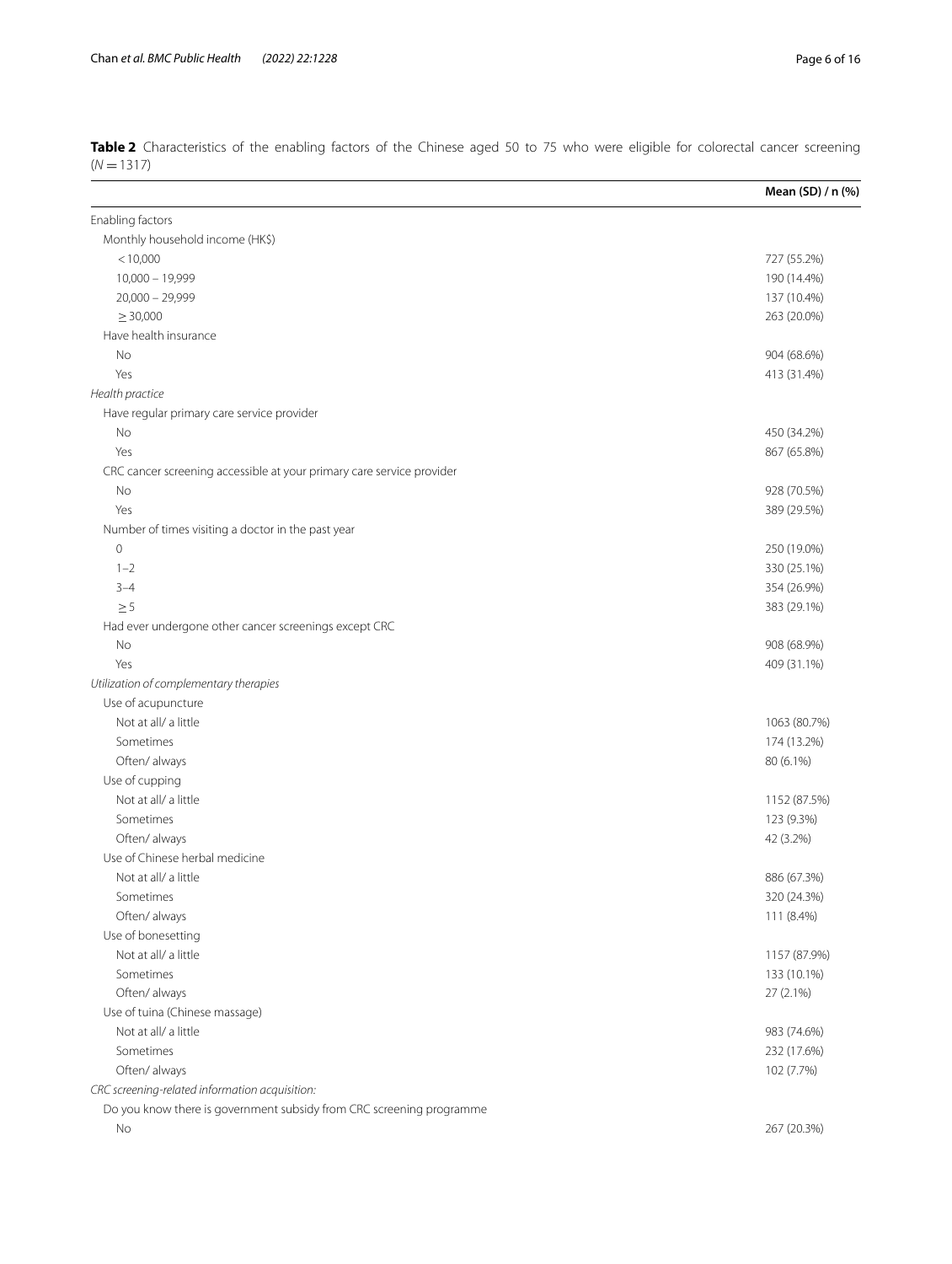# **Table 2** (continued)

|                                                                                            | Mean (SD) / n (%) |
|--------------------------------------------------------------------------------------------|-------------------|
| Yes                                                                                        | 1050 (79.7%)      |
| Had ever used the government subsidy for CRC screening                                     |                   |
| No                                                                                         | 885 (67.2%)       |
| Yes                                                                                        | 432 (32.8%)       |
| Had ever received information about cancer prevention and screening from community centres |                   |
| No                                                                                         | 1045 (79.3%)      |
| Yes                                                                                        | 272 (20.7%)       |
| Had ever received information about cancer prevention and screening from media             |                   |
| <b>No</b>                                                                                  | 353 (26.8%)       |
| Yes                                                                                        | 964 (73.2%)       |
| Had ever received information about cancer prevention and screening from booklets          |                   |
| <b>No</b>                                                                                  | 955 (72.5%)       |
| Yes                                                                                        | 362 (27.5%)       |
| Had ever received information about cancer prevention and screening from promotion video   |                   |
| No                                                                                         | 551 (41.8%)       |
| Yes                                                                                        | 766 (58.2%)       |
| Had ever received information about cancer prevention and screening from health talks      |                   |
| <b>No</b>                                                                                  | 1038 (78.8%)      |
| Yes                                                                                        | 279 (21.2%)       |
| Prompt to have a CRC screening                                                             |                   |
| Had ever prompted by doctor to have a CRC screening                                        |                   |
| <b>No</b>                                                                                  | 767 (58.2%)       |
| Yes                                                                                        | 550 (41.8%)       |
| Had ever prompted by nurse to have a CRC screening                                         |                   |
| <b>No</b>                                                                                  | 1086 (82.5%)      |
| Yes                                                                                        | 231 (17.5%)       |
| Had ever prompted by friend to have a CRC screening                                        |                   |
| No                                                                                         | 1029 (78.1%)      |
| Yes                                                                                        | 288 (21.9%)       |
| Had ever prompted by family to have a CRC screening                                        |                   |
| <b>No</b>                                                                                  | 923 (70.1%)       |
| Yes                                                                                        | 394 (29.9%)       |

Data are presented as frequency (%)

screening. Among the Hong Kong Chinese participants in this study, 43.9% had undergone an FOBT/ FIT, and 26.0% had undergone a colonoscopy. There was no signifcant diference in FOBT/FIT and colonoscopy uptake between men and women. The uptake rate of CRC screening identifed in this study is signifcantly higher than that reported in our previous study conducted more than a decade ago and in the Health Behaviour Survey 2018/19 [[9](#page-14-8), [12\]](#page-14-11). Despite this increase, the uptake rate in the Hong Kong population remains lower than that in Koreans (45.7%), aggregated Asian Americans (47.0–58.0%), non-Hispanic white Americans (66.0%), and the general population of the United States (59.0%) [[22](#page-14-19)].

Several enabling factors were discovered in this study that could predict CRC screening uptake. The use of the government screening subsidy was the most signifcant predictor identifed by this study's analytical model, with participants who used subsidy being 23 times more likely than those who did not to undergo an FOBT/FIT for CRC screening. In Hong Kong, there is no quota for the number of participants under the CRCSP, and CRC screening is heavily subsidised by the government. A government subsidy of HK\$280 (~US\$37) per consultation is available, including for the second consultation to follow up on a positive FIT test result. Under the standard colonoscopy service package targeted at FIT-positive participants, a subsidy of HK\$8500 (~US\$1133) is available if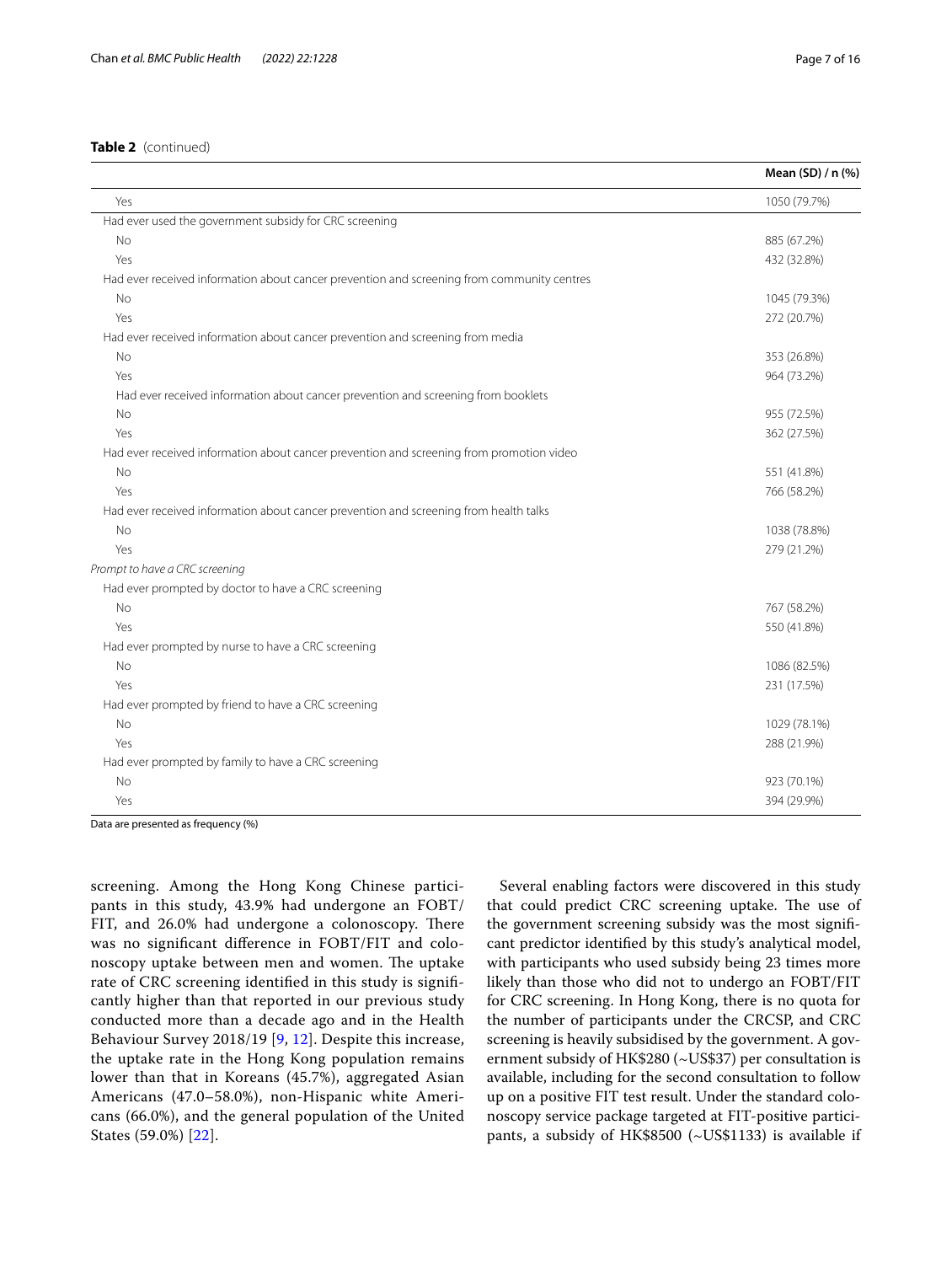<span id="page-7-0"></span>**Table 3** Characteristics of the needs factors of the Chinese aged 50 to 75 who were eligible for colorectal cancer screening  $(N = 1317)$ 

|                                     | n (%)        |
|-------------------------------------|--------------|
| Needs Factors                       |              |
| Family history of colorectal cancer |              |
| No                                  | 1145 (86.9%) |
| Yes                                 | 172 (13.1%)  |
| Health status                       |              |
| Perceived health status             |              |
| Excellent/very good                 | 148 (11.2%)  |
| Good                                | 535 (40.6%)  |
| Fair                                | 562 (42.7%)  |
| Poor                                | 72 (5.5%)    |
| Number of chronic diseases          |              |
| None                                | 623 (47.3%)  |
| 1                                   | 384 (29.2%)  |
| $\mathfrak{D}$                      | 166 (12.6%)  |
| $\geq$ 3                            | 144 (10.9%)  |
| Smoking status                      |              |
| Never smoke                         | 1061 (80.6%) |
| Fx-smoker                           | 156 (11.8%)  |
| Current smoker                      | 100 (7.6%)   |

Data are presented as frequency (%)

<span id="page-7-1"></span>**Table 4** CRC screening participation

|                                                                  | n   | Prevalence (95% CI) |
|------------------------------------------------------------------|-----|---------------------|
| Ever had a Fecal Occult blood test/<br>Fecal Immunochemical Test | 578 | 43.9% (41.2-46.6%)  |
| Ever had a colonoscopy                                           | 342 | 26.0% (23.6-28.4%)  |
| $C1$ and $C$ denotes the same of                                 |     |                     |

*CI* confdence interval

polyp removal is necessary, while HK\$7800 (~US\$1040) is available if no polyp removal is required. Colonoscopy specialists may charge a co-payment not exceeding HK\$1000 (~US\$133) when, as a result of complications, they must provide care or management not covered by the standard government-subsidised package of colonoscopy services [\[6](#page-14-5)].

According to the CRCSP's most recent data, 649 primary care doctors have been enrolled across 961 clinics since 2016. A co-payment was not required at 97% of these clinics. Similarly, 160 colonoscopy specialists provide colonoscopy examination services at 312 locations, with 81% of these locations charging no co-payment if no polypectomy is required, and 70% charging no copayment if a polypectomy is performed [[6\]](#page-14-5). Requiring a co-payment, albeit small, could deter many people from undergoing cancer screening. In Japan, for example, fully subsidised testing has been reported to have the potential to signifcantly increase hepatitis virus screening rates by encouraging hard-to-reach individuals to get tested [\[23](#page-14-20)]. Most of the target demographic of our study, aged 50 to 75years, were retired, implying that they were no longer actively employed. As a result, having fnancial support from the CRCSP is a key motivator for increasing screening participation. Removing co-payments, if possible, could encourage screening uptake in hard-to-reach and low-income populations.

While free screening is beneficial, it comes at a signifcant cost to society. Other alternatives for increasing screening uptake were identifed in this study. Our fndings agree with those of a previous study, which found that individuals who were given enough information about CRC screening and were given fnancial assistance through their insurance coverage were more likely to undergo screening [\[24](#page-14-21)]. By carrying out separate analyses of FOBT/FIT and colonoscopy uptake, we found that booklets providing information about cancer prevention and screening were the second most important factor in increasing FOBT/FIT uptake, while participants who had received a doctor recommendation and had health insurance coverage were more likely to undergo a colonoscopy examination. Most of the target individuals with a lower educational level (primary or below) had less access to information about CRC screening and prevention. It is reasonable to expect that those with a lower educational level will require simpler text. Therefore, increasing the accessibility of the reading material will aid their acquisition of CRC screening-related knowledge. Furthermore, our fndings are in line with our other studies, emphasising the importance of doctors continuing to advise their patients about the importance of FIT and colonoscopy screening, particularly for those with a family history of CRC [[25](#page-14-22)]. Clients' successful completion of screening could be attributed to the doctors' encouragement, and both the doctors and clients worked together on shared and informed decision making to achieve the goal of screening uptake [\[26](#page-14-23)]. Consistent with previous research on access to care, two other important factors that enhanced colonoscopy use were health insurance and a regular primary care provider  $[27]$  $[27]$ . These enabled access to health services, which is the prerequisite for realised access to occur. According to DeVoe et al., if these factors synergise, meaning that both fnancing access and delivery access are consistently available and well-coordinated, this could lead to real access [[27](#page-15-0)].

As reported previously, we found that perceived psychological barriers and knowledge barriers to screening were linked to a lower likelihood of undergoing both the FOBT/FIT and colonoscopy examinations [[28](#page-15-1)[–30](#page-15-2)]. In our study, perceived barriers ranged from structural (e.g., lack of fnancial resources and time) to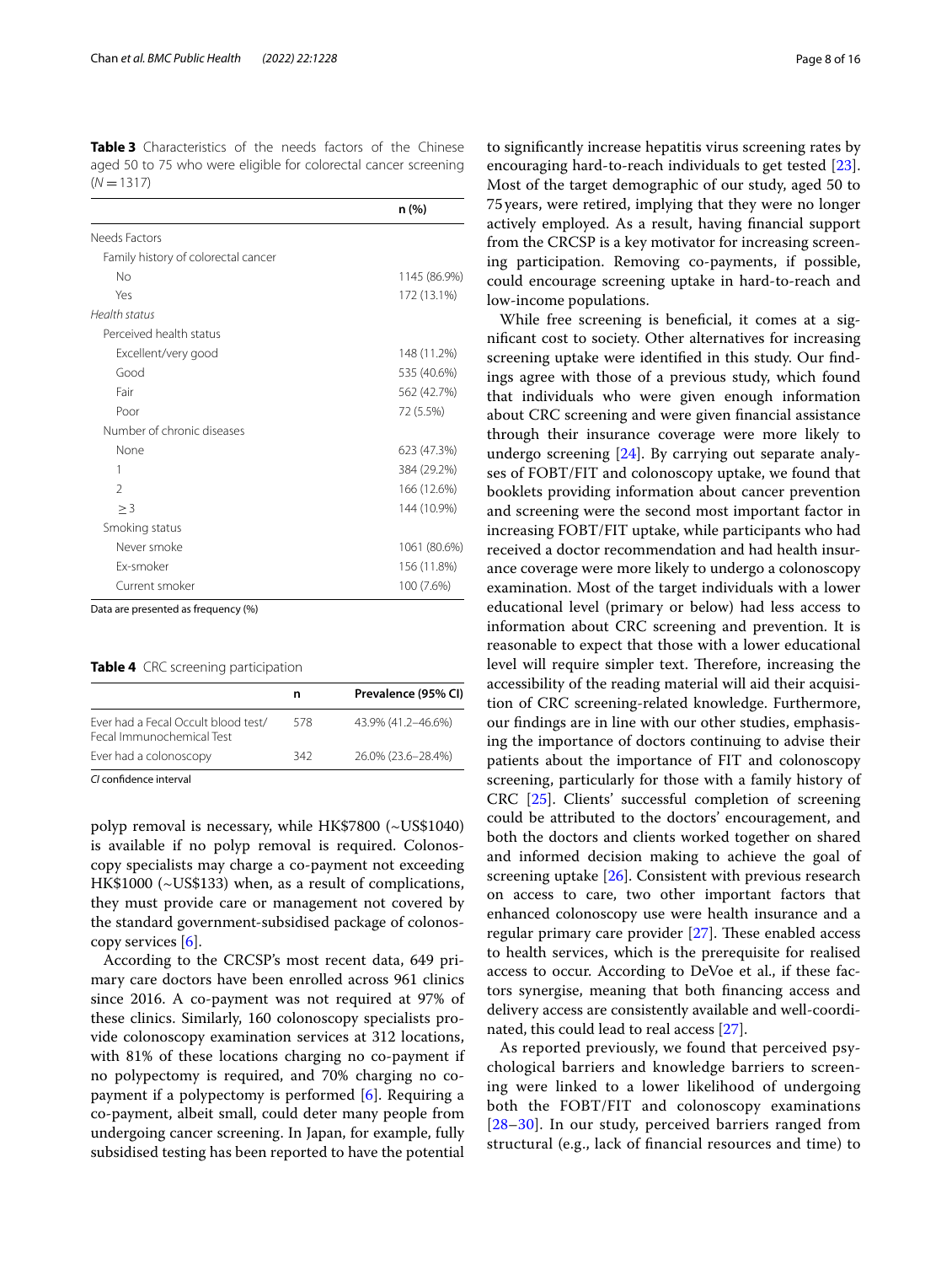# <span id="page-8-0"></span>**Table 5** Factors associated with ever had a Fecal Occult Blood Test (FOBT)/ Fecal Immunochemical Test (FIT)

|                                                                       | Ever had a FOBT/FIT |                   |                 |         |                          |         |
|-----------------------------------------------------------------------|---------------------|-------------------|-----------------|---------|--------------------------|---------|
|                                                                       | No ( $n = 739$ )    | Yes ( $n = 578$ ) | OR <sub>U</sub> | p-value | OR <sub>A</sub> (95% CI) | p-value |
| <b>Predisposing factors</b>                                           |                     |                   |                 |         |                          |         |
| Age $(years)^+$                                                       | 63.8(7.7)           | 66.1(6.0)         | 1.61            | < 0.001 | $1.34(1.07 - 1.67)$      | 0.010   |
| Sex                                                                   |                     |                   |                 |         |                          |         |
| Male (ref)                                                            | 328 (61.8%)         | 203 (38.2%)       | $\mathbf{1}$    |         | <b>NR</b>                |         |
| Female                                                                | 411 (52.3%)         | 375 (47.7%)       | 1.47            | 0.001   |                          |         |
| Marital status                                                        |                     |                   |                 |         |                          |         |
| Never married (ref)                                                   | 53 (52.0%)          | 49 (48.0%)        | $\mathbf{1}$    |         | <b>NR</b>                |         |
| Previously married                                                    | 77 (64.2%)          | 43 (35.8%)        | 0.60            | 0.067   |                          |         |
| Married                                                               | 609 (55.6%)         | 486 (44.4%)       | 0.86            | 0.478   |                          |         |
| Educational level                                                     |                     |                   |                 |         |                          |         |
| No formal education / primary (ref)                                   | 266 (56.0%)         | 209 (44.0%)       | $\mathbf{1}$    |         | <b>NE</b>                |         |
| Secondary                                                             | 341 (57.0%)         | 257 (43.0%)       | 0.96            | 0.737   |                          |         |
| Post-secondary                                                        | 71 (55.0%)          | 58 (45.0%)        | 1.04            | 0.845   |                          |         |
| University                                                            | 61 (53.0%)          | 54 (47.0%)        | 1.13            | 0.567   |                          |         |
| Have a part-time/full-time job                                        |                     |                   |                 |         |                          |         |
| No (ref)                                                              | 476 (51.1%)         | 455 (48.9%)       | $\mathbf{1}$    |         | <b>NR</b>                |         |
| Yes                                                                   | 263 (68.1%)         | 123 (31.9%)       | 0.49            | < 0.001 |                          |         |
| Health-related beliefs                                                |                     |                   |                 |         |                          |         |
| Perceived risk <sup>+</sup>                                           | 2.37(0.80)          | 2.44(0.84)        | 1.10            | 0.168   | <b>NR</b>                |         |
| Perceived severity <sup>†</sup>                                       | 2.37(0.69)          | 2.47(0.63)        | 1.25            | 0.009   | $1.50(1.15-1.96)$        | 0.003   |
| Perceived benefits <sup>+</sup>                                       | 3.79(0.85)          | 4.13(0.80)        | 1.69            | < 0.001 | $1.44(1.19 - 1.74)$      | < 0.001 |
| Perceived barriers <sup>†</sup>                                       | 2.57(0.55)          | 2.34(0.52)        | 0.46            | < 0.001 | $0.40(0.29 - 0.54)$      | < 0.001 |
| <b>Enabling factors</b>                                               |                     |                   |                 |         |                          |         |
| Monthly household income (HK\$)                                       |                     |                   |                 |         |                          |         |
| $< 10,000$ (ref)                                                      | 374 (51.4%)         | 353 (48.6%)       | $\mathbf{1}$    |         | <b>NR</b>                |         |
| $10,000 - 19,999$                                                     | 114 (60.0%)         | 76 (40.0%)        | 0.71            | 0.036   |                          |         |
| $20,000 - 29,999$                                                     | 93 (67.9%)          | 44 (32.1%)        | 0.50            | < 0.001 |                          |         |
| $\geq$ 30,000                                                         | 158 (60.1%)         | 105 (39.9%)       | 0.70            | 0.016   |                          |         |
| Have health insurance                                                 |                     |                   |                 |         |                          |         |
| No (ref)                                                              | 515 (57.0%)         | 389 (43.0%)       | $\mathbf{1}$    |         | <b>NE</b>                |         |
| Yes                                                                   | 224 (54.2%)         | 189 (45.8%)       | 1.12            | 0.354   |                          |         |
| Health practice                                                       |                     |                   |                 |         |                          |         |
| Have regular primary care service provider                            |                     |                   |                 |         |                          |         |
| No (ref)                                                              | 301 (66.9%)         | 149 (33.1%)       | $\mathbf{1}$    |         | <b>NR</b>                |         |
| Yes                                                                   | 438 (50.5%)         | 429 (49.5%)       | 1.98            | < 0.001 |                          |         |
| CRC cancer screening accessible at your primary care service provider |                     |                   |                 |         |                          |         |
| No (ref)                                                              | 597 (64.3%)         | 331 (35.7%)       | $\mathbf{1}$    |         | <b>NR</b>                |         |
| Yes                                                                   | 142 (36.5%)         | 247 (63.5%)       | 3.14            | < 0.001 |                          |         |
| Frequency of visiting a doctor in the past year                       |                     |                   |                 |         |                          |         |
| $0$ (ref)                                                             | 182 (72.8%)         | 68 (27.2%)        | $\mathbf{1}$    |         | <b>NR</b>                |         |
| $1 - 2$                                                               | 184 (55.8%)         | 146 (44.2%)       | 2.12            | < 0.001 |                          |         |
| $3 - 4$                                                               | 189 (53.4%)         | 165 (46.6%)       | 2.34            | < 0.001 |                          |         |
| $\geq$ 5                                                              | 184 (48.0%)         | 199 (52.0%)       | 2.90            | < 0.001 |                          |         |
| Had ever undergone other cancer screenings except CRC                 |                     |                   |                 |         |                          |         |
| No (ref)                                                              | 554 (61.0%)         | 354 (39.0%)       | $\mathbf{1}$    |         | 1                        |         |
| Yes                                                                   | 185 (45.2%)         | 224 (54.8%)       | 1.90            | < 0.001 | 1.97 (1.42-2.73)         | < 0.001 |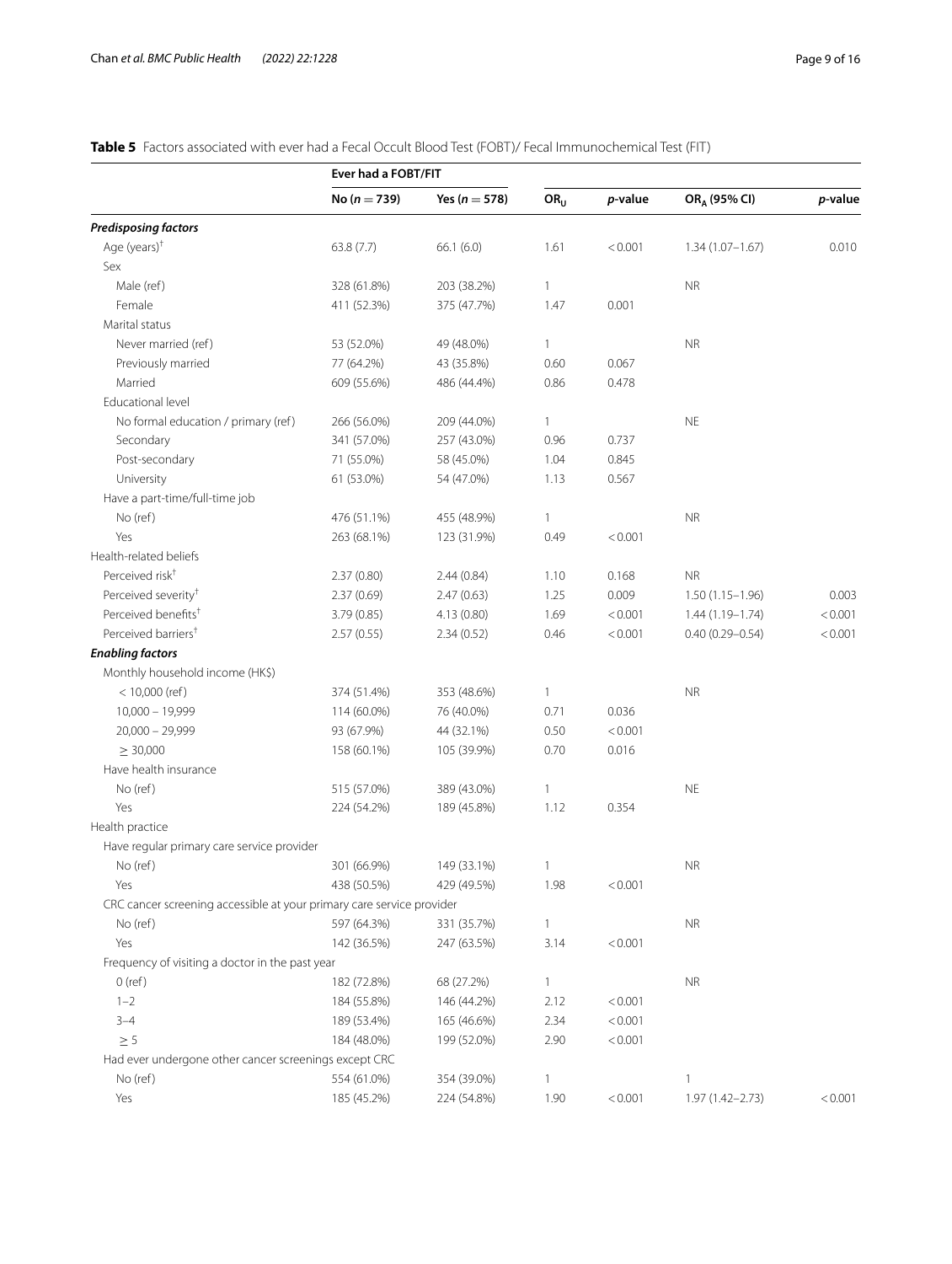# **Table 5** (continued)

|                                                                                            | Ever had a FOBT/FIT |                   |                 |         |                          |         |
|--------------------------------------------------------------------------------------------|---------------------|-------------------|-----------------|---------|--------------------------|---------|
|                                                                                            | No ( $n = 739$ )    | Yes ( $n = 578$ ) | OR <sub>U</sub> | p-value | OR <sub>A</sub> (95% CI) | p-value |
| Utilization of complementary therapies                                                     |                     |                   |                 |         |                          |         |
| Use of acupuncture                                                                         |                     |                   |                 |         |                          |         |
| Not at all/ a little (ref)                                                                 | 609 (57.3%)         | 454 (42.7%)       | 1               |         | <b>NR</b>                |         |
| Sometimes                                                                                  | 89 (51.1%)          | 85 (48.9%)        | 1.28            | 0.131   |                          |         |
| Often/always                                                                               | 41 (51.2%)          | 39 (48.8%)        | 1.28            | 0.294   |                          |         |
| Use of cupping                                                                             |                     |                   |                 |         |                          |         |
| Not at all/ a little (ref)                                                                 | 645 (56.0%)         | 507 (44.0%)       | $\mathbf{1}$    |         | <b>NE</b>                |         |
| Sometimes                                                                                  | 73 (59.3%)          | 50 (40.7%)        | 0.87            | 0.475   |                          |         |
| Often/ always                                                                              | 21 (50.0%)          | 21 (50.0%)        | 1.27            | 0.444   |                          |         |
| Use of Chinese herbal medicine                                                             |                     |                   |                 |         |                          |         |
| Not at all/ a little (ref)                                                                 | 509 (57.4%)         | 377 (42.6%)       | $\mathbf{1}$    |         | <b>NE</b>                |         |
| Sometimes                                                                                  | 170 (53.1%)         | 150 (46.9%)       | 1.19            | 0.182   |                          |         |
| Often/ always                                                                              | 60 (54.1%)          | 51 (45.9%)        | 1.15            | 0.496   |                          |         |
| Use of bonesetting                                                                         |                     |                   |                 |         |                          |         |
| Not at all/ a little (ref)                                                                 | 638 (55.1%)         | 519 (44.9%)       | 1               |         | <b>NR</b>                |         |
| Sometimes                                                                                  | 82 (61.7%)          | 51 (38.3%)        | 0.77            | 0.153   |                          |         |
| Often/ always                                                                              | 19 (70.4%)          | 8 (29.6%)         | 0.52            | 0.122   |                          |         |
| Use of tuina (Chinese massage)                                                             |                     |                   |                 |         |                          |         |
| Not at all/ a little (ref)                                                                 | 525 (53.4%)         | 458 (46.6%)       | 1               |         | <b>NR</b>                |         |
| Sometimes                                                                                  | 148 (63.8%)         | 84 (36.2%)        | 0.65            | 0.004   |                          |         |
| Often/always                                                                               | 66 (64.7%)          | 36 (35.3%)        | 0.63            | 0.030   |                          |         |
| CRC screening-related information acquisition:                                             |                     |                   |                 |         |                          |         |
| Do you know there is government subsidy from CRC screening programme                       |                     |                   |                 |         |                          |         |
| No (ref)                                                                                   | 198 (74.2%)         | 69 (25.8%)        | 1               |         | <b>NR</b>                |         |
| Yes                                                                                        | 541 (51.5%)         | 509 (48.5%)       | 2.70            | < 0.001 |                          |         |
| Had ever used the government subsidy for CRC screening                                     |                     |                   |                 |         |                          |         |
| No (ref)                                                                                   | 691 (78.1%)         | 194 (21.9%)       | 1               |         | 1                        |         |
| Yes                                                                                        | 48 (11.1%)          | 384 (88.9%)       | 28.50           | < 0.001 | 23.87 (16.48-34.56)      | < 0.001 |
| Had ever received information about cancer prevention and screening from community centres |                     |                   |                 |         |                          |         |
| No (ref)                                                                                   | 637 (61.0%)         | 408 (39.0%)       | 1               |         | <b>NR</b>                |         |
| Yes                                                                                        | 102 (37.5%)         | 170 (62.5%)       | 2.60            | < 0.001 |                          |         |
| Had ever received information about cancer prevention and screening from media             |                     |                   |                 |         |                          |         |
| No (ref)                                                                                   | 233 (66.0%)         | 120 (34.0%)       | 1               |         | <b>NR</b>                |         |
| Yes                                                                                        | 506 (52.5%)         | 458 (47.5%)       | 1.76            | < 0.001 |                          |         |
| Had ever received information about cancer prevention and screening from booklets          |                     |                   |                 |         |                          |         |
| No (ref)                                                                                   | 626 (65.5%)         | 329 (34.5%)       | 1               |         | 1                        |         |
| Yes                                                                                        | 113 (31.2%)         | 249 (68.8%)       | 4.19            | < 0.001 | $2.22(1.56 - 3.16)$      | < 0.001 |
| Had ever received information about cancer prevention and screening from promotion video   |                     |                   |                 |         |                          |         |
| No (ref)                                                                                   | 359 (65.2%)         | 192 (34.8%)       | 1               |         | <b>NR</b>                |         |
| Yes                                                                                        | 380 (49.6%)         | 386 (50.4%)       | 1.90            | < 0.001 |                          |         |
| Had ever received information about cancer prevention and screening from health talks      |                     |                   |                 |         |                          |         |
| No (ref)                                                                                   | 651 (62.7%)         | 387 (37.3%)       | 1               |         | <b>NR</b>                |         |
| Yes                                                                                        | 88 (31.5%)          | 191 (68.5%)       | 3.65            | < 0.001 |                          |         |
| Prompt to have a CRC screening                                                             |                     |                   |                 |         |                          |         |
| Had ever prompted by doctor to have a CRC screening                                        |                     |                   |                 |         |                          |         |
| No (ref)                                                                                   | 450 (58.7%)         | 317 (41.3%)       | $\mathbf{1}$    |         | 1                        |         |
| Yes                                                                                        | 289 (52.5%)         | 261 (47.5%)       | 1.28            | 0.027   | 1.46 (1.04-2.05)         | 0.029   |
|                                                                                            |                     |                   |                 |         |                          |         |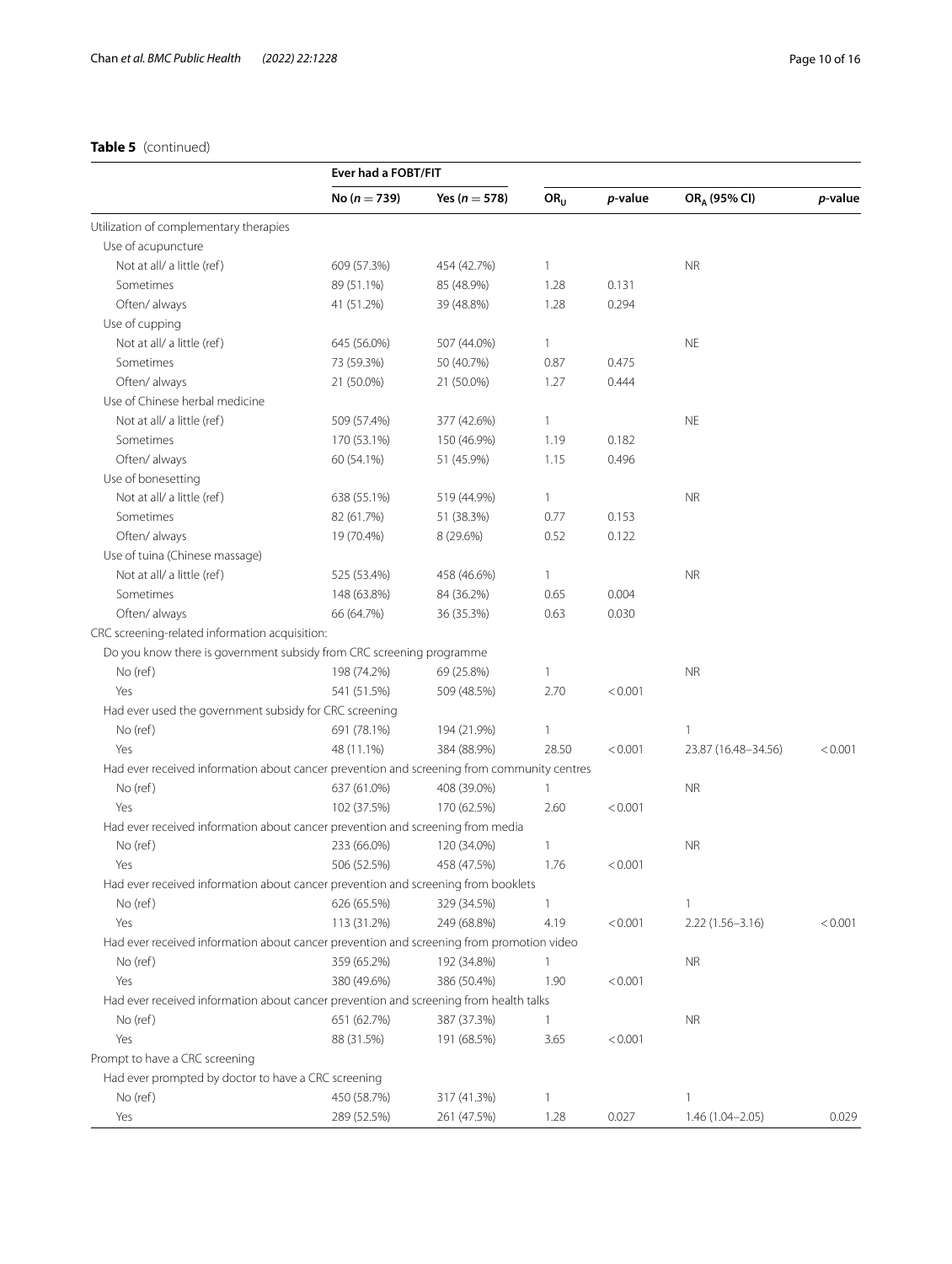# **Table 5** (continued)

|                                                     | Ever had a FOBT/FIT |                   |                 |         |                          |         |
|-----------------------------------------------------|---------------------|-------------------|-----------------|---------|--------------------------|---------|
|                                                     | No ( $n = 739$ )    | Yes ( $n = 578$ ) | OR <sub>U</sub> | p-value | OR <sub>A</sub> (95% CI) | p-value |
| Had ever prompted by nurse to have a CRC screening  |                     |                   |                 |         |                          |         |
| No (ref)                                            | 646 (59.5%)         | 440 (40.5%)       | 1               |         | <b>NR</b>                |         |
| Yes                                                 | 93 (40.3%)          | 138 (59.7%)       | 2.18            | < 0.001 |                          |         |
| Had ever prompted by friend to have a CRC screening |                     |                   |                 |         |                          |         |
| No (ref)                                            | 619 (60.2%)         | 410 (39.8%)       | $\mathbf{1}$    |         | <b>NR</b>                |         |
| Yes                                                 | 120 (41.7%)         | 168 (58.3%)       | 2.11            | < 0.001 |                          |         |
| Had ever prompted by family to have a CRC screening |                     |                   |                 |         |                          |         |
| No (ref)                                            | 551 (59.7%)         | 372 (40.3%)       | $\mathbf{1}$    |         | 1                        |         |
| Yes                                                 | 188 (47.7%)         | 206 (52.3%)       | 1.62            | < 0.001 | $1.70(1.19 - 2.42)$      | 0.004   |
| <b>Needs factors</b>                                |                     |                   |                 |         |                          |         |
| Family history of colorectal cancer                 |                     |                   |                 |         |                          |         |
| No (ref)                                            | 650 (56.8%)         | 495 (43.2%)       | 1               |         | <b>NR</b>                |         |
| Yes                                                 | 89 (51.7%)          | 83 (48.3%)        | 1.23            | 0.216   |                          |         |
| Health status                                       |                     |                   |                 |         |                          |         |
| Perceived health status                             |                     |                   |                 |         |                          |         |
| Excellent/very good (ref)                           | 73 (49.3%)          | 75 (50.7%)        | 1               |         | <b>NR</b>                |         |
| Good                                                | 313 (58.5%)         | 222 (41.5%)       | 0.69            | 0.047   |                          |         |
| Fair                                                | 322 (57.3%)         | 240 (42.7%)       | 0.73            | 0.083   |                          |         |
| Poor                                                | 31 (43.1%)          | 41 (56.9%)        | 1.29            | 0.383   |                          |         |
| Number of chronic diseases                          |                     |                   |                 |         |                          |         |
| None (ref)                                          | 365 (58.6%)         | 258 (41.4%)       | 1               |         | <b>NE</b>                |         |
| 1                                                   | 211 (54.9%)         | 173 (45.1%)       | 1.16            | 0.257   |                          |         |
| $\overline{2}$                                      | 85 (51.2%)          | 81 (48.8%)        | 1.35            | 0.088   |                          |         |
| $\geq 3$                                            | 78 (54.2%)          | 66 (45.8%)        | 1.20            | 0.333   |                          |         |
| Smoking status                                      |                     |                   |                 |         |                          |         |
| Never smoke (ref)                                   | 554 (52.2%)         | 507 (47.8%)       | 1               |         | $\mathbf{1}$             |         |
| Ex-smoker                                           | 101 (64.7%)         | 55 (35.3%)        | 0.60            | 0.004   | $0.76(0.46 - 1.26)$      | 0.291   |
| Current smoker                                      | 84 (84.0%)          | 16 (16.0%)        | 0.21            | < 0.001 | $0.29(0.14 - 0.61)$      | 0.001   |

Data marked with  $^\dagger$  are presented as mean (standard deviation), all others are presented as frequency (row %)

ref reference group of the categorical variable, OR<sub>U</sub> univariate odds ratio, OR<sub>A</sub> odds ratio adjusted for other significant factors obtained from backward multivariable logistic regression analysis using variables with *p*-value <0.25 in univariate analysis as candidate variables, *NE* not entered into multivariable analysis, *NR* not retained in backward multivariable logistic regression

Odds ratio for age was estimated per 10-year increment

psychological (e.g., embarrassment, fear of knowing the screening results). More educational materials should be provided to the community and clinics to help overcome these barriers to CRC screening. Future research should explore more efective interventional strategies to overcome these obstacles.

Apart from the factors identified in this study, the literature has suggested that cultural practices may play a role in cancer screening behaviour. Although government subsidies were available to support the cost of screening, 56.1% of the study participants still remained unscreened. The feedback that we collected from the participants suggested that most Chinese individuals do not see a need for screening in the absence of symptoms [\[31,](#page-15-3) [32](#page-15-4)]. They do not give preventive healthcare a high priority, and they prefer to spend their time doing household chores or working. Even when there is a problem, when compared to other ethnic groups such as Hispanics or African Americans, Chinese prefer to first seek Eastern forms of health management before seeking Western medical care [[33\]](#page-15-5). Furthermore, in Chinese culture, cancer is considered unpreventable, and Chinese people believe they are at a lower risk of developing cancer than Westerners [[34\]](#page-15-6). As a result, Chinese people who hold these cultural views tend to avoid colorectal cancer screening.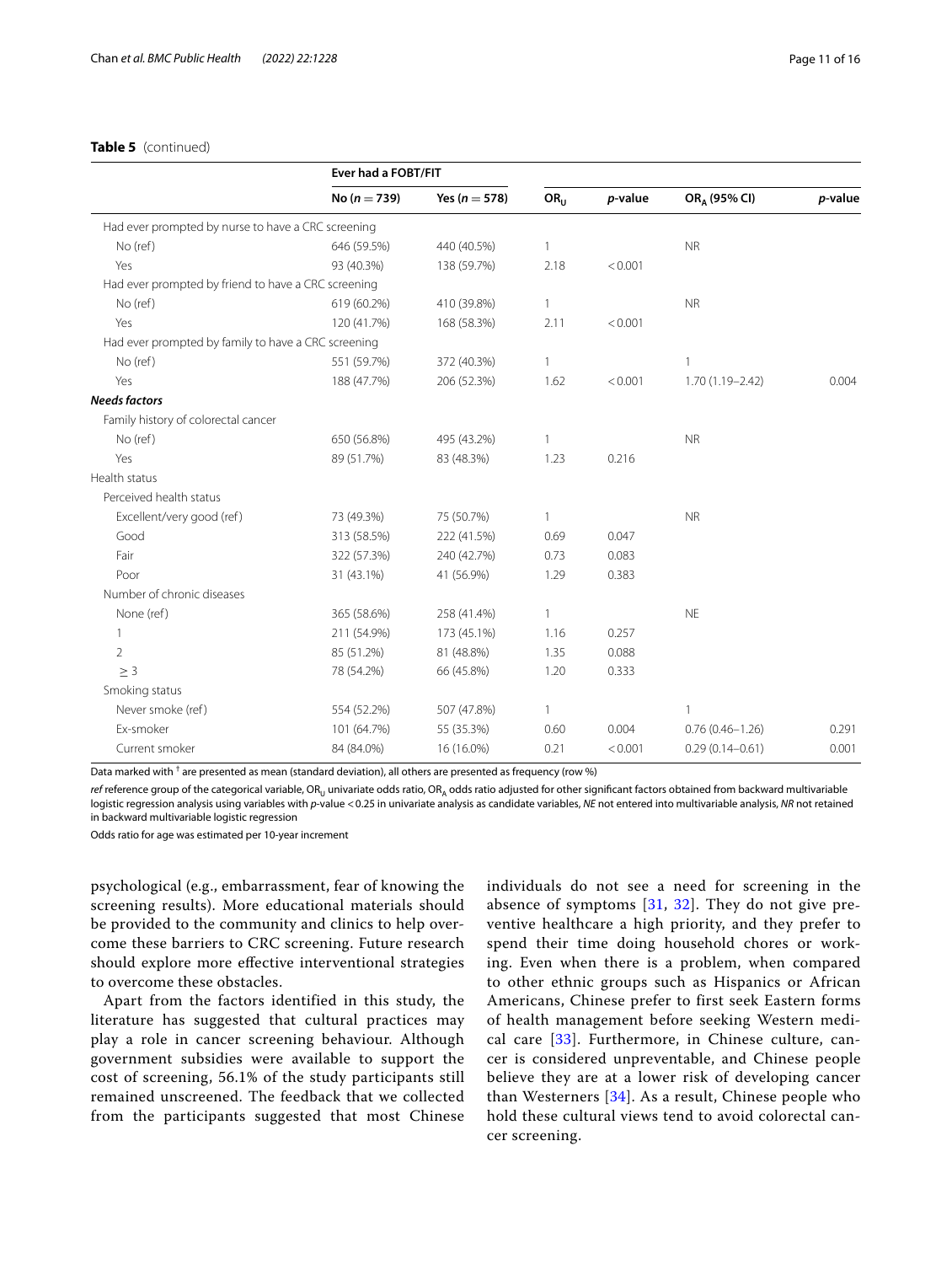# <span id="page-11-0"></span>**Table 6** Factors associated with ever had a colonoscopy

|                                                                       | Ever had a colonoscopy |                   |                 |         |                          |         |
|-----------------------------------------------------------------------|------------------------|-------------------|-----------------|---------|--------------------------|---------|
|                                                                       | No ( $n = 975$ )       | Yes ( $n = 342$ ) | OR <sub>U</sub> | p-value | OR <sub>A</sub> (95% CI) | p-value |
| <b>Predisposing factors</b>                                           |                        |                   |                 |         |                          |         |
| Age (years) $†$                                                       | 64.7(7.1)              | 65.3(7.2)         | 1.13            | 0.179   | $1.41(1.08 - 1.84)$      | 0.012   |
| Sex                                                                   |                        |                   |                 |         |                          |         |
| Male (ref)                                                            | 386 (72.7%)            | 145 (27.3%)       | $\mathbf{1}$    |         | <b>NE</b>                |         |
| Female                                                                | 589 (74.9%)            | 197 (25.1%)       | 0.89            | 0.363   |                          |         |
| Marital status                                                        |                        |                   |                 |         |                          |         |
| Never married (ref)                                                   | 74 (72.5%)             | 28 (27.5%)        | 1               |         | <b>NE</b>                |         |
| Previously married                                                    | 93 (77.5%)             | 27 (22.5%)        | 0.77            | 0.395   |                          |         |
| Married                                                               | 808 (73.8%)            | 287 (26.2%)       | 0.94            | 0.785   |                          |         |
| Educational level                                                     |                        |                   |                 |         |                          |         |
| No formal education / primary (ref)                                   | 362 (76.2%)            | 113 (23.8%)       | 1               |         | <b>NR</b>                |         |
| Secondary                                                             | 451 (75.4%)            | 147 (24.6%)       | 1.04            | 0.763   |                          |         |
| Post-secondary                                                        | 89 (69.0%)             | 40 (31.0%)        | 1.44            | 0.096   |                          |         |
| University                                                            | 73 (63.5%)             | 42 (36.5%)        | 1.84            | 0.006   |                          |         |
| Have a part-time/full-time job                                        |                        |                   |                 |         |                          |         |
| No (ref)                                                              | 679 (72.9%)            | 252 (27.1%)       | $\mathbf{1}$    |         | <b>NR</b>                |         |
| Yes                                                                   | 296 (76.7%)            | 90 (23.3%)        | 0.82            | 0.158   |                          |         |
| <b>Health-related beliefs</b>                                         |                        |                   |                 |         |                          |         |
| Perceived risk <sup>+</sup>                                           | 2.39(0.80)             | 2.43(0.88)        | 1.06            | 0.428   | <b>NE</b>                |         |
| Perceived severity <sup>+</sup>                                       | 2.40(0.66)             | 2.44(0.69)        | 1.09            | 0.350   | <b>NE</b>                |         |
| Perceived benefits <sup>†</sup>                                       | 3.87(0.85)             | 4.16(0.78)        | 1.60            | < 0.001 | $1.40(1.18 - 1.66)$      | < 0.001 |
| Perceived barriers <sup>†</sup>                                       | 2.54(0.53)             | 2.27(0.55)        | 0.40            | < 0.001 | $0.37(0.29 - 0.48)$      | < 0.001 |
| <b>Enabling factors</b>                                               |                        |                   |                 |         |                          |         |
| Monthly household income (HK\$)                                       |                        |                   |                 |         |                          |         |
| $< 10,000$ (ref)                                                      | 526 (72.4%)            | 201 (27.6%)       | $\mathbf{1}$    |         | 1                        |         |
| $10,000 - 19,999$                                                     | 166 (87.4%)            | 24 (12.6%)        | 0.38            | < 0.001 | $0.53(0.32 - 0.88)$      | 0.014   |
| $20,000 - 29,999$                                                     | 104 (75.9%)            | 33 (24.1%)        | 0.83            | 0.390   | $1.05(0.63 - 1.76)$      | 0.840   |
| $\geq$ 30,000                                                         | 179 (68.1%)            | 84 (31.9%)        | 1.23            | 0.188   | 1.36 (0.89-2.09)         | 0.153   |
| Have health insurance                                                 |                        |                   |                 |         |                          |         |
| No (ref)                                                              | 703 (77.8%)            | 201 (22.2%)       | 1               |         | 1                        |         |
| Yes                                                                   | 272 (65.9%)            | 141 (34.1%)       | 1.81            | < 0.001 | 2.05 (1.48-2.84)         | < 0.001 |
| Health practice                                                       |                        |                   |                 |         |                          |         |
| Have regular primary care service provider                            |                        |                   |                 |         |                          |         |
| No (ref)                                                              | 377 (83.8%)            | 73 (16.2%)        | 1               |         | 1                        |         |
| Yes                                                                   | 598 (69.0%)            | 269 (31.0%)       | 2.32            | < 0.001 | 1.60 (1.16-2.21)         | 0.004   |
| CRC cancer screening accessible at your primary care service provider |                        |                   |                 |         |                          |         |
| No (ref)                                                              | 706 (76.1%)            | 222 (23.9%)       | $\mathbf{1}$    |         | <b>NR</b>                |         |
| Yes                                                                   | 269 (69.2%)            | 120 (30.8%)       | 1.42            | 0.009   |                          |         |
| Frequency of visiting a doctor in the past year                       |                        |                   |                 |         |                          |         |
| 0(ref)                                                                | 211 (84.4%)            | 39 (15.6%)        | $\mathbf{1}$    |         | $\mathbf{1}$             |         |
| $1 - 2$                                                               | 253 (76.7%)            | 77 (23.3%)        | 1.65            | 0.022   | $1.40(0.87 - 2.24)$      | 0.165   |
| $3 - 4$                                                               | 266 (75.1%)            | 88 (24.9%)        | 1.79            | 0.006   | $1.93(1.19 - 3.13)$      | 0.008   |
| $\geq$ 5                                                              | 245 (64.0%)            | 138 (36.0%)       | 3.05            | < 0.001 | $3.53(2.21 - 5.65)$      | < 0.001 |
| Had ever undergone other cancer screenings except CRC                 |                        |                   |                 |         |                          |         |

No (ref) 205 (22.6%) 205 (22.6%) 1 NR

Yes 272 (66.5%) 137 (33.5%) 1.73 <0.001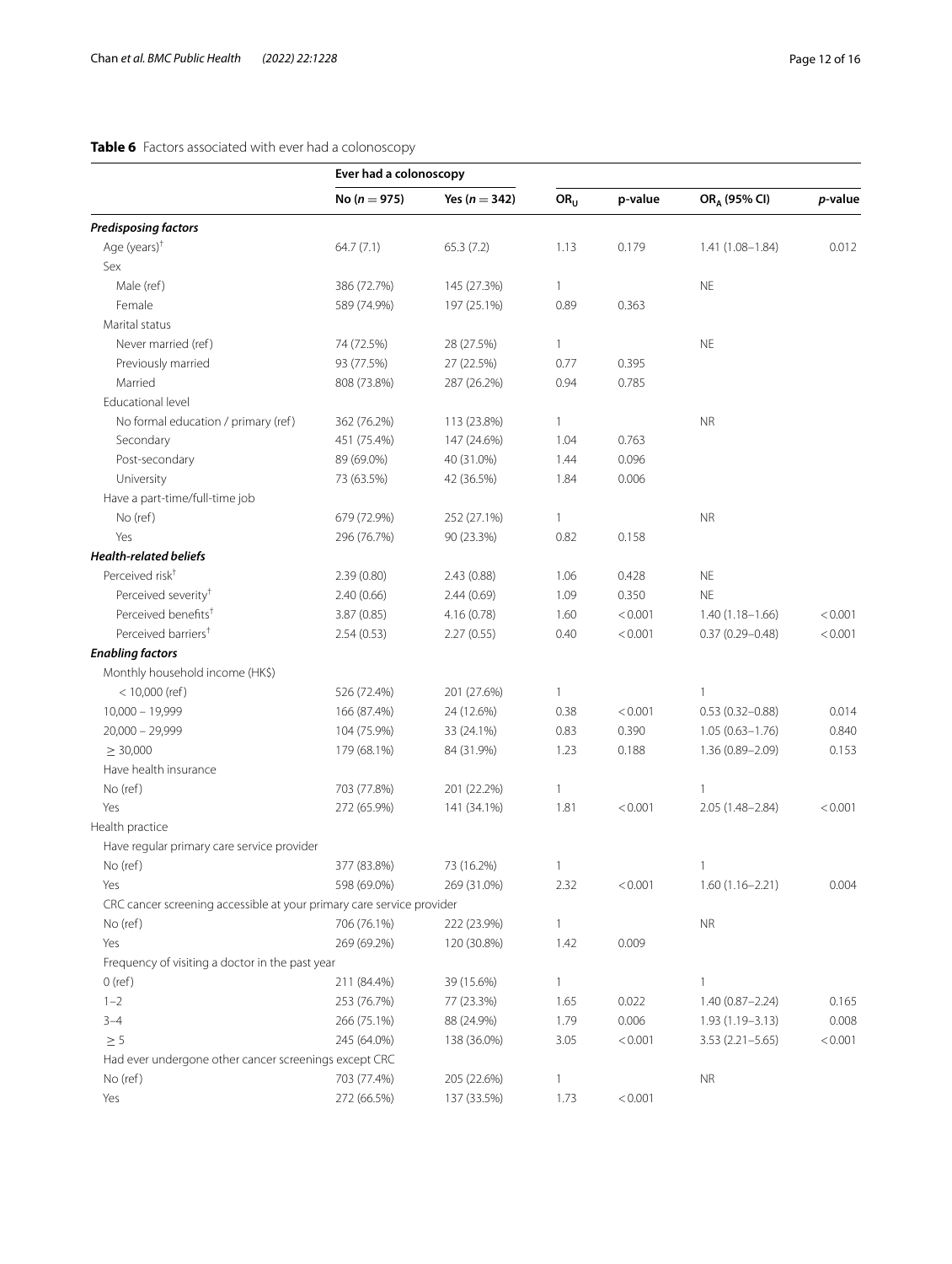# **Table 6** (continued)

|                                                                                            |                  | Ever had a colonoscopy |                 |         |                          |         |
|--------------------------------------------------------------------------------------------|------------------|------------------------|-----------------|---------|--------------------------|---------|
|                                                                                            | No ( $n = 975$ ) | Yes ( $n = 342$ )      | OR <sub>U</sub> | p-value | OR <sub>A</sub> (95% CI) | p-value |
| Utilization of complementary therapies:                                                    |                  |                        |                 |         |                          |         |
| Use of acupuncture                                                                         |                  |                        |                 |         |                          |         |
| Not at all/ a little (ref)                                                                 | 803 (75.5%)      | 260 (24.5%)            | $\mathbf{1}$    |         | <b>NR</b>                |         |
| Sometimes                                                                                  | 120 (69.0%)      | 54 (31.0%)             | 1.39            | 0.066   |                          |         |
| Often/always                                                                               | 52 (65.0%)       | 28 (35.0%)             | 1.66            | 0.038   |                          |         |
| Use of cupping                                                                             |                  |                        |                 |         |                          |         |
| Not at all/ a little (ref)                                                                 | 862 (74.8%)      | 290 (25.2%)            | 1               |         | <b>NR</b>                |         |
| Sometimes                                                                                  | 84 (68.3%)       | 39 (31.7%)             | 1.38            | 0.117   |                          |         |
| Often/ always                                                                              | 29 (69.0%)       | 13 (31.0%)             | 1.33            | 0.399   |                          |         |
| Use of Chinese herbal medicine                                                             |                  |                        |                 |         |                          |         |
| Not at all/ a little (ref)                                                                 | 659 (74.4%)      | 227 (25.6%)            | 1               |         | <b>NE</b>                |         |
| Sometimes                                                                                  | 239 (74.7%)      | 81 (25.3%)             | 0.98            | 0.914   |                          |         |
| Often/ always                                                                              | 77 (69.4%)       | 34 (30.6%)             | 1.28            | 0.259   |                          |         |
| Use of bonesetting                                                                         |                  |                        |                 |         |                          |         |
| Not at all/ a little (ref)                                                                 | 854 (73.8%)      | 303 (26.2%)            | 1               |         | <b>NE</b>                |         |
| Sometimes                                                                                  | 98 (73.7%)       | 35 (26.3%)             | 1.01            | 0.975   |                          |         |
| Often/ always                                                                              | 23 (85.2%)       | 4 (14.8%)              | 0.49            | 0.191   |                          |         |
| Use of tuina (Chinese massage)                                                             |                  |                        |                 |         |                          |         |
| Not at all/ a little (ref)                                                                 | 743 (75.6%)      | 240 (24.4%)            | $\mathbf{1}$    |         | <b>NR</b>                |         |
| Sometimes                                                                                  | 162 (69.8%)      | 70 (30.2%)             | 1.34            | 0.071   |                          |         |
| Often/always                                                                               | 70 (68.6%)       | 32 (31.4%)             | 1.42            | 0.124   |                          |         |
| CRC screening-related information acquisition                                              |                  |                        |                 |         |                          |         |
| Do you know there is government subsidy from CRC screening programme                       |                  |                        |                 |         |                          |         |
| No (ref)                                                                                   | 209 (78.3%)      | 58 (21.7%)             | $\mathbf{1}$    |         | <b>NR</b>                |         |
| Yes                                                                                        | 766 (73.0%)      | 284 (27.0%)            | 1.34            | 0.077   |                          |         |
| Had ever used the government subsidy for CRC screening                                     |                  |                        |                 |         |                          |         |
| No (ref)                                                                                   | 674 (76.2%)      | 211 (23.8%)            | $\mathbf{1}$    |         | <b>NR</b>                |         |
| Yes                                                                                        | 301 (69.7%)      | 131 (30.3%)            | 1.39            | 0.012   |                          |         |
| Had ever received information about cancer prevention and screening from community centres |                  |                        |                 |         |                          |         |
| No (ref)                                                                                   | 774 (74.1%)      | 271 (25.9%)            | $\mathbf{1}$    |         | <b>NE</b>                |         |
| Yes                                                                                        | 201 (73.9%)      | 71 (26.1%)             | 1.01            | 0.955   |                          |         |
| Had ever received information about cancer prevention and screening from media             |                  |                        |                 |         |                          |         |
| No (ref)                                                                                   | 283 (80.2%)      | 70 (19.8%)             | $\mathbf{1}$    |         | <b>NR</b>                |         |
| Yes                                                                                        | 692 (71.8%)      | 272 (28.2%)            | 1.59            | 0.002   |                          |         |
| Had ever received information about cancer prevention and screening from booklets          |                  |                        |                 |         |                          |         |
| No (ref)                                                                                   | 727 (76.1%)      | 228 (23.9%)            | $\mathbf{1}$    |         | <b>NR</b>                |         |
| Yes                                                                                        | 248 (68.5%)      | 114 (31.5%)            | 1.47            | 0.005   |                          |         |
| Had ever received information about cancer prevention and screening from promotion video   |                  |                        |                 |         |                          |         |
| No (ref)                                                                                   | 431 (78.2%)      | 120 (21.8%)            | 1               |         | <b>NR</b>                |         |
| Yes                                                                                        | 544 (71.0%)      | 222 (29.0%)            | 1.47            | 0.003   |                          |         |
| Had ever received information about cancer prevention and screening from health talks      |                  |                        |                 |         |                          |         |
| No (ref)                                                                                   | 782 (75.3%)      | 256 (24.7%)            | $\mathbf{1}$    |         | <b>NR</b>                |         |
| Yes                                                                                        | 193 (69.2%)      | 86 (30.8%)             | 1.36            | 0.038   |                          |         |
| Prompt to have a CRC screening                                                             |                  |                        |                 |         |                          |         |
| Had ever prompted by doctor to have a CRC screening                                        |                  |                        |                 |         |                          |         |
| No (ref)                                                                                   | 613 (79.9%)      | 154 (20.1%)            | $\mathbf{1}$    |         | 1                        |         |
| Yes                                                                                        | 362 (65.8%)      | 188 (34.2%)            | 2.07            | < 0.001 | $2.19(1.65 - 2.91)$      | < 0.001 |
|                                                                                            |                  |                        |                 |         |                          |         |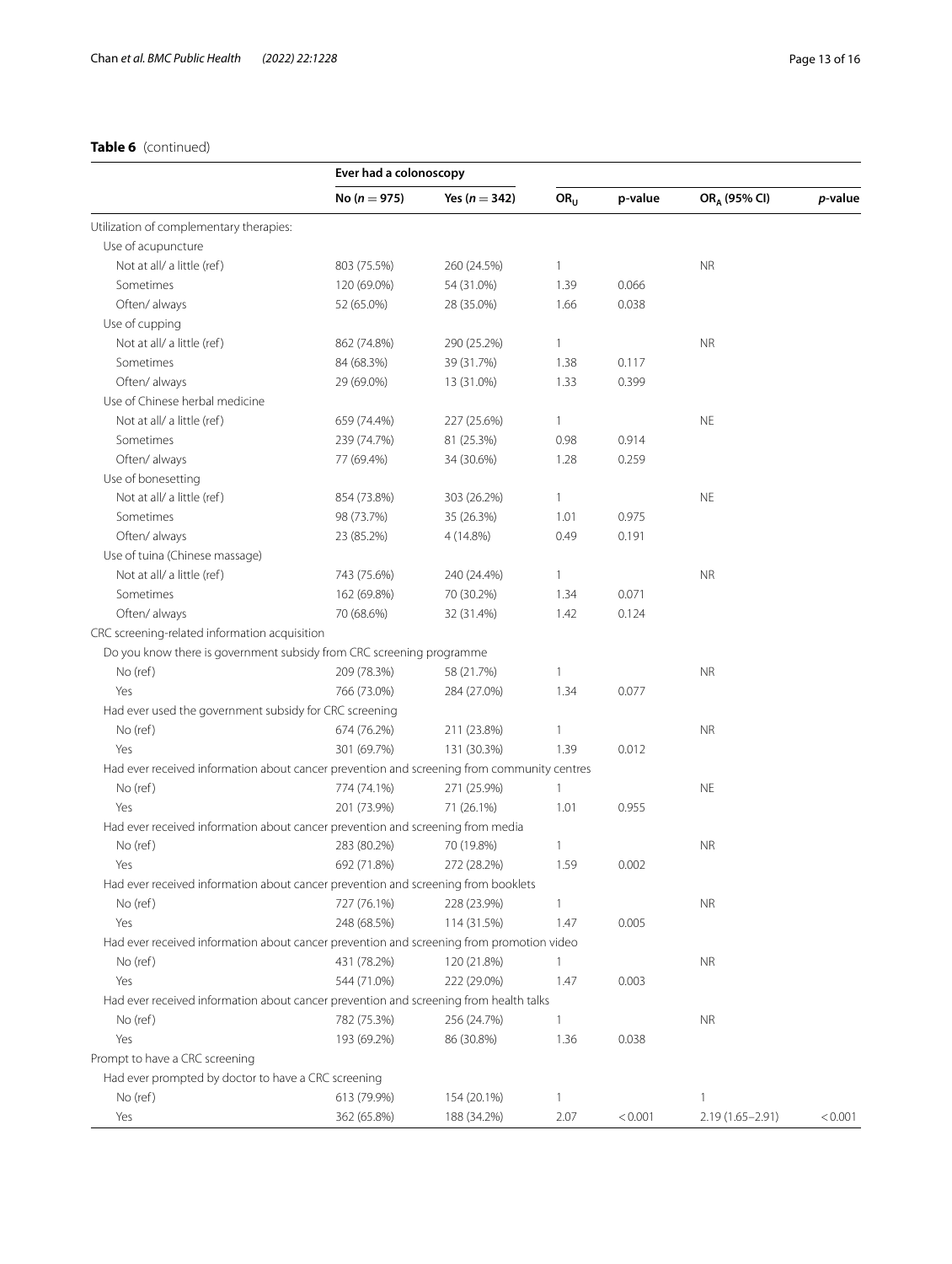# **Table 6** (continued)

|                                                     | Ever had a colonoscopy |                   |                 |         |                          |         |
|-----------------------------------------------------|------------------------|-------------------|-----------------|---------|--------------------------|---------|
|                                                     | No ( $n = 975$ )       | Yes ( $n = 342$ ) | OR <sub>U</sub> | p-value | OR <sub>A</sub> (95% CI) | p-value |
| Had ever prompted by nurse to have a CRC screening  |                        |                   |                 |         |                          |         |
| No (ref)                                            | 823 (75.8%)            | 263 (24.2%)       | $\mathbf{1}$    |         | <b>NR</b>                |         |
| Yes                                                 | 152 (65.8%)            | 79 (34.2%)        | 1.63            | 0.002   |                          |         |
| Had ever prompted by friend to have a CRC screening |                        |                   |                 |         |                          |         |
| No (ref)                                            | 777 (75.5%)            | 252 (24.5%)       | $\mathbf{1}$    |         | <b>NR</b>                |         |
| Yes                                                 | 198 (68.8%)            | 90 (31.3%)        | 1.40            | 0.021   |                          |         |
| Had ever prompted by family to have a CRC screening |                        |                   |                 |         |                          |         |
| No (ref)                                            | 706 (76.5%)            | 217 (23.5%)       | $\mathbf{1}$    |         | <b>NR</b>                |         |
| Yes                                                 | 269 (68.3%)            | 125 (31.7%)       | 1.51            | 0.002   |                          |         |
| <b>Needs factors</b>                                |                        |                   |                 |         |                          |         |
| Family history of colorectal cancer                 |                        |                   |                 |         |                          |         |
| No (ref)                                            | 866 (75.6%)            | 279 (24.4%)       | $\mathbf{1}$    |         | $\mathbf{1}$             |         |
| Yes                                                 | 109 (63.4%)            | 63 (36.6%)        | 1.70            | 0.001   | $1.78(1.22 - 2.60)$      | 0.003   |
| Health status                                       |                        |                   |                 |         |                          |         |
| Perceived health status                             |                        |                   |                 |         |                          |         |
| Excellent/very good (ref)                           | 116 (78.4%)            | 32 (21.6%)        | $\mathbf{1}$    |         | <b>NE</b>                |         |
| Good                                                | 399 (74.6%)            | 136 (25.4%)       | 1.24            | 0.343   |                          |         |
| Fair                                                | 407 (72.4%)            | 155 (27.6%)       | 1.38            | 0.144   |                          |         |
| Poor                                                | 53 (73.6%)             | 19 (26.4%)        | 1.30            | 0.432   |                          |         |
| Number of chronic diseases                          |                        |                   |                 |         |                          |         |
| None (ref)                                          | 472 (75.8%)            | 151 (24.2%)       | $\mathbf{1}$    |         | <b>NR</b>                |         |
| 1                                                   | 287 (74.7%)            | 97 (25.3%)        | 1.06            | 0.714   |                          |         |
| $\overline{2}$                                      | 121 (72.9%)            | 45 (27.1%)        | 1.16            | 0.447   |                          |         |
| $\geq$ 3                                            | 95 (66.0%)             | 49 (34.0%)        | 1.61            | 0.016   |                          |         |
| Smoking status                                      |                        |                   |                 |         |                          |         |
| Never smoke (ref)                                   | 776 (73.1%)            | 285 (26.9%)       | $\mathbf{1}$    |         | <b>NR</b>                |         |
| Ex-smoker                                           | 113 (72.4%)            | 43 (27.6%)        | 1.04            | 0.853   |                          |         |
| Current smoker                                      | 86 (86.0%)             | 14 (14.0%)        | 0.44            | 0.006   |                          |         |

Data marked with  $^\dagger$  are presented as mean (standard deviation), all others are presented as frequency (row %)

ref reference group of the categorical variable, OR<sub>U</sub> univariate odds ratio; OR<sub>A</sub> odds ratio adjusted for other significant factors obtained from backward multivariable logistic regression analysis using variables with *p*-value <0.25 in univariate analysis as candidate variables, *NE* not entered into multivariable analysis, *NR* not retained in backward multivariable logistic regression

Odds ratio for age was estimated per 10-year increment

# **Limitations**

This study has some limitations. One limitation was the sampling method. The participants were recruited via convenience sampling in the community. We approached the participants mainly during office hours or when activities were held in the centres. These participants were generally active members of the community. Thus, we may have missed non-active community members or those who do not use centre services. Selection bias may therefore be a problem, and this may limit the generalisability of the study fndings to the rest of the population in the territory. Additionally, screening uptake was selfreported, and participants may have had a tendency to provide socially desirable answers. In future studies, it is suggested that screening attendance be reviewed potentially using medical records. Finally, in view of the crosssectional nature of the study, no causal relationships can be guaranteed for the identifed screening uptake-associated factors.

# **Conclusion**

The CRC screening uptake rate in Hong Kong has increased over recent decades, although it remains lower than that in other Asian or Western countries. We found that CRC screening uptake among Chinese individuals aged 50 to 75 years was afected by various predisposing, enabling, and need-for-care factors. Among all participants, the provision of a government subsidy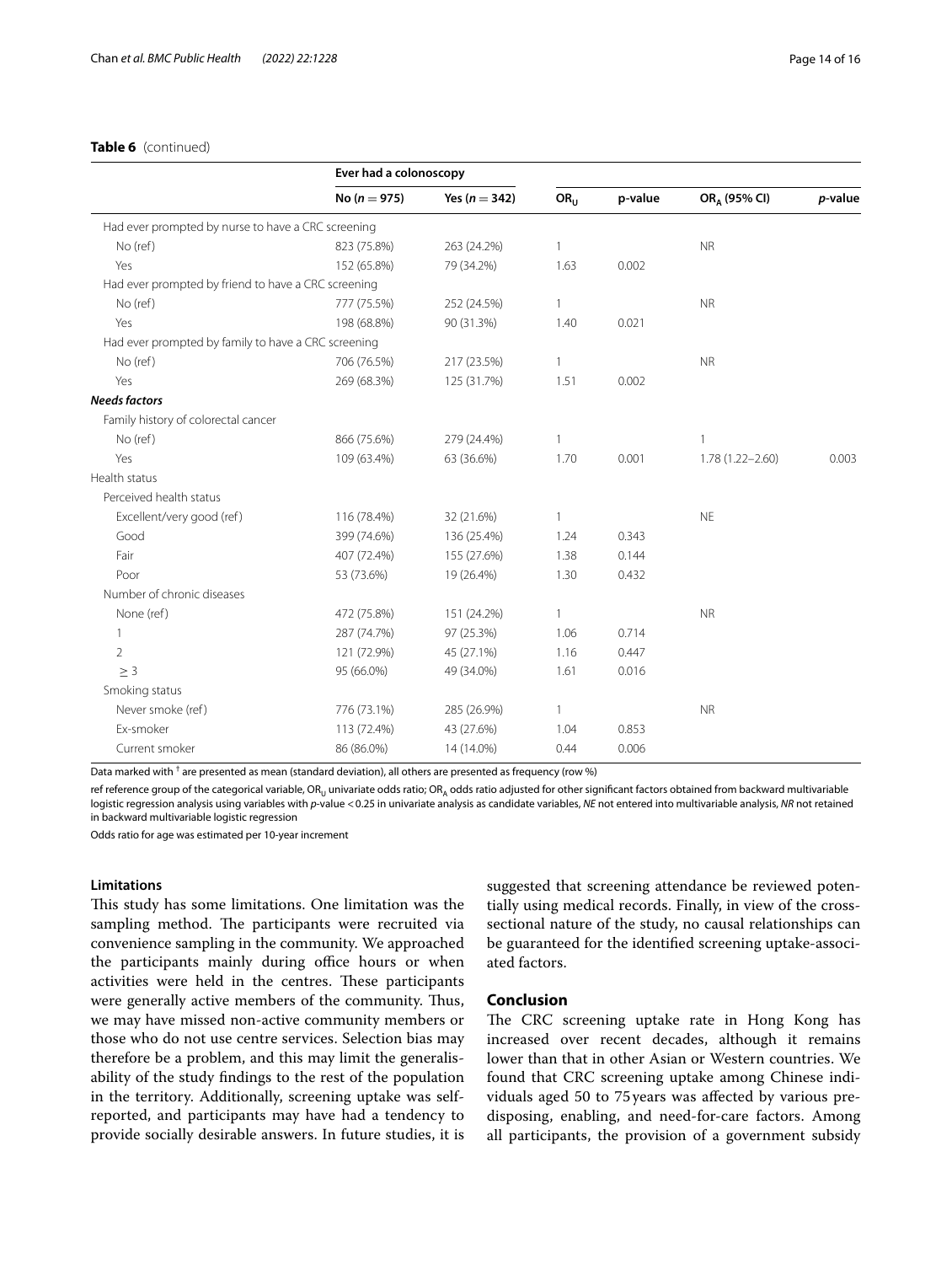for screening was the most important enabling factor for FOBT/FIT uptake. Perceived barriers to screening remain an important predisposing factor that lower participants' uptake of screening. Continual efforts are warranted to promote the subsidised screening programme, and relevant educational materials that address the barriers identifed in this study should be developed and disseminated in the community.

#### **Acknowledgements**

We thank the different community centres and health centres for their support and help with participant recruitment.

#### **Authors' contributions**

DNSC: Conception and design of the study, funding and data acquisition, interpretation of data and preparation of the draft manuscript. DWHA: Interpretation of data and preparation of the draft manuscript. KCC: Data analysis and critical revision of the draft manuscript. WKWS: Critical revision of the draft manuscript. All authors have read and approved the fnal version of the manuscript. In addition, all authors agree to be accountable for all aspects of the work.

#### **Funding**

This work was supported by the Direct Grant for Research [Ref No.: 2018.050].

#### **Availability of data and materials**

The datasets used and/or analysed during the current study are available from the corresponding author on reasonable request.

#### **Declarations**

#### **Ethics approval and consent to participate**

All experimental protocols were approved by the Joint Chinese University of Hong Kong-New Territories East Cluster Clinical Research Ethics Committee. The study complies with the Declaration of Helsinki. The study's purpose, nature and procedures were provided and explained to eligible respondents. Informed consent was taken from all the participants before the survey.

#### **Consent for publication**

Not applicable.

#### **Competing interests**

No confict of interest has been declared by the authors.

Received: 22 October 2021 Accepted: 14 June 2022

#### **References**

- <span id="page-14-0"></span>1. Sung H, Ferlay J, Siegel RL, Laversanne M, Soerjomataram I, Jemal A, et al. Global cancer statistics 2020: GLOBOCAN estimates of incidence and mortality worldwide for 36 cancers in 185 countries. CA Cancer J Clin. 2021;71(3):209–49.
- <span id="page-14-1"></span>2. Hong Kong Cancer Registry. Colorectal cancer in 2019. 2020. [https://](https://www3.ha.org.hk/cancereg/pdf/factsheet/2019/colorectum_2019.pdf) [www3.ha.org.hk/cancereg/pdf/factsheet/2019/colorectum\\_2019.pdf.](https://www3.ha.org.hk/cancereg/pdf/factsheet/2019/colorectum_2019.pdf) Accessed 19 Oct 2021.
- <span id="page-14-2"></span>3. Centre for Health Protection. Cancer expert working group on cancer prevention and screening 2017 recommendations on prevention and screening for colorectal cancer for health professionals. 2017. [https://](https://www.chp.gov.hk/files/pdf/cewg_crc_professional_hp.pdf) [www.chp.gov.hk/fles/pdf/cewg\\_crc\\_professional\\_hp.pdf.](https://www.chp.gov.hk/files/pdf/cewg_crc_professional_hp.pdf) Accessed 19 Oct 2021.
- <span id="page-14-3"></span>4. Hewitson P, Glasziou P, Irwig L, Towler B, Watson E. Screening for colorectal cancer using the faecal occult blood test, Hemoccult. Cochrane Database Syst Rev. 2007;2007(1):CD001216.
- <span id="page-14-4"></span>5. Zhang J, Cheng Z, Ma Y, He C, Lu Y, Zhao Y, et al. Efectiveness of screening modalities in colorectal cancer: a network meta-analysis. Clin Colorectal Cancer. 2017;16(4):252–63.
- <span id="page-14-5"></span>6. Department of Health. Colorectal cancer screening programme. 2022. [https://www.colonscreen.gov.hk/en/public/programme/background\\_](https://www.colonscreen.gov.hk/en/public/programme/background_of_programme.html) [of\\_programme.html](https://www.colonscreen.gov.hk/en/public/programme/background_of_programme.html). Accessed 12 May 2022.
- <span id="page-14-6"></span>7. Department of Health. Colorectal cancer screening pilot programme: Primary care doctor welcome briefng session. 2016. [https://www.colon](https://www.colonscreen.gov.hk/sites/default/files/pdf/pcd-welcome-briefing-session.pdf) [screen.gov.hk/sites/default/fles/pdf/pcd-welcome-briefing-session.pdf.](https://www.colonscreen.gov.hk/sites/default/files/pdf/pcd-welcome-briefing-session.pdf) Accessed 12 May 2022.
- <span id="page-14-7"></span>8. Centre for Health Protection. Colorectal Cancer Screening Pilot Programme – Interim report of the screening outcome for participant enrolled between 28 Sept 2016 and 27 Mar 2018. 2018. [https://www.](https://www.colonscreen.gov.hk/sites/default/files/pdf/CRCSPP_ProgressReport_asofMar2018_final.pdf) [colonscreen.gov.hk/sites/default/fles/pdf/CRCSPP\\_ProgressReport\\_](https://www.colonscreen.gov.hk/sites/default/files/pdf/CRCSPP_ProgressReport_asofMar2018_final.pdf) [asofMar2018\\_fnal.pdf.](https://www.colonscreen.gov.hk/sites/default/files/pdf/CRCSPP_ProgressReport_asofMar2018_final.pdf) Accessed 19 Oct 2021.
- <span id="page-14-8"></span>9. Centre for Health Protection. Department of Health. Report of health behaviour survey 2018/19. p. 2020. [https://www.chp.gov.hk/fles/pdf/](https://www.chp.gov.hk/files/pdf/report_of_health_behaviour_survey_2018_en.pdf) [report\\_of\\_health\\_behaviour\\_survey\\_2018\\_en.pdf](https://www.chp.gov.hk/files/pdf/report_of_health_behaviour_survey_2018_en.pdf). Accessed 12 May 2022
- <span id="page-14-9"></span>10. Navarro M, Nicolas A, Ferrandez A, Lanas A. Colorectal cancer population screening programs worldwide in 2016: an update. World J Gastroenterol. 2017;23(20):3632–42.
- <span id="page-14-10"></span>11. Leung DYP, Chow KM, Lo SWS, So WKW, Chan CWH. Contributing factors to colorectal cancer screening among Chinese people: a review of quantitative studies. Int J Environ Res Public Health. 2016;13(5):506.
- <span id="page-14-11"></span>12. So WKW, Choi KC, Chan DNS, Shiu ATY, Ho SSS, Chan HYL, et al. Colorectal cancer screening behaviour and associated factors among Chinese aged 50 and above in Hong Kong - a population-based survey. Eur J Oncol Nurs. 2012;16(4):413–8.
- <span id="page-14-12"></span>13. Andersen RM. Revisiting the behavioral model and access to medical care: does it matter? J Health Soc Behav. 1995;36(1):1–10.
- <span id="page-14-13"></span>14. Babitsch B, Gohl D, von Lengerke T. Re-visiting Andersen's behavioural model of health services use: a systematic review of studies from 1998- 2011. Pyschosoc Med. 2012;9.<https://doi.org/10.3205/psm000089>.
- 15. Franck JE, Ringa V, Coeuret-Pellicer M, Chauvin P, Menvielle G. The determinants of cervical cancer screening uptake in women with obesity: application of the Andersen's behavioral model to the CONSTANCES survey. Cancer Causes Control. 2020;31:51–62.
- 16. Brennenstuhl S, Fuller-Thomson E, Popova S. Prevalence and factors associated with colorectal cancer screening in Canadian women. J Women's Health. 2010;19(4):775–84.
- <span id="page-14-14"></span>17. Jin SW, Yun Lee H, Lee J. Analyzing factors enabling colorectal cancer screening adherence in Korean Americans using the Andersen's behavioral model of health services utilization. J Psychosoc Oncol. 2019;37(6):729–45.
- <span id="page-14-15"></span>18. Peduzzi P, Concato J, Kemper E, Holford TR, Feinstein AR. A simulation study of the number of events per variable in logistic regression analysis. J Clin Epidemiol. 1996;49(12):1373–9.
- <span id="page-14-16"></span>19. Leung DY, Wong EM, Chan CW. Psychometric properties of a Chinese version of the colorectal Cancer perceptions scale in a sample of older Chinese people. Cancer Nurs. 2014;37(5):E53–60.
- <span id="page-14-17"></span>20. Home Affairs Department. Welcome to 18 districts. 2018. [https://www.](https://www.gohk.gov.hk/eng/welcome/index.html) [gohk.gov.hk/eng/welcome/index.html](https://www.gohk.gov.hk/eng/welcome/index.html). Accessed 19 Oct 2021.
- <span id="page-14-18"></span>21. Hosmer DW Jr, Lemeshow SA, Sturdivant RX. Applied logistic regression. 3rd ed. Hoboken, NJ: Wiley; 2013.
- <span id="page-14-19"></span>22. Jackson CS, Oman M, Patel AM, Vega KJ. Health disparities in colorectal cancer among racial and ethnic minorities in the United States. J Gastrointest Oncol. 2016;7(Suppl 1):S32–43.
- <span id="page-14-20"></span>23. Fukuyoshi J, Korenaga M, Yoshii Y, Hong L, Kashihara S, Sigel B, et al. Increasing hepatitis virus screening uptake at worksites in Japan using nudge theory and full subsidies. Environ Health Prev Med. 2021;26(1):18.
- <span id="page-14-21"></span>24. Wong FMF. Factors associated with knowledge, attitudes, and practice towards colorectal cancer and its screening among people aged 50-75 years. Int J Environ Res Public Health. 2021;18(8):4100.
- <span id="page-14-22"></span>25. Bai Y, Wong CL, Peng X, So WKW. Colonoscopy screening behaviour and associated factors amongst frst-degree relatives of people with colorectal cancer in China: testing the health belief bodel using a cross-sectional design. Int J Environ Res Public Health. 2020;17(14):4927.
- <span id="page-14-23"></span>26. Peterson EB, Ostroff JS, DuHamel KN, D'Agostino TA, Hernandez M, Canzona MR, et al. Impact of provider-patient communication on cancer screening adherence: a systematic review. Prev Med. 2016;93:96–105.